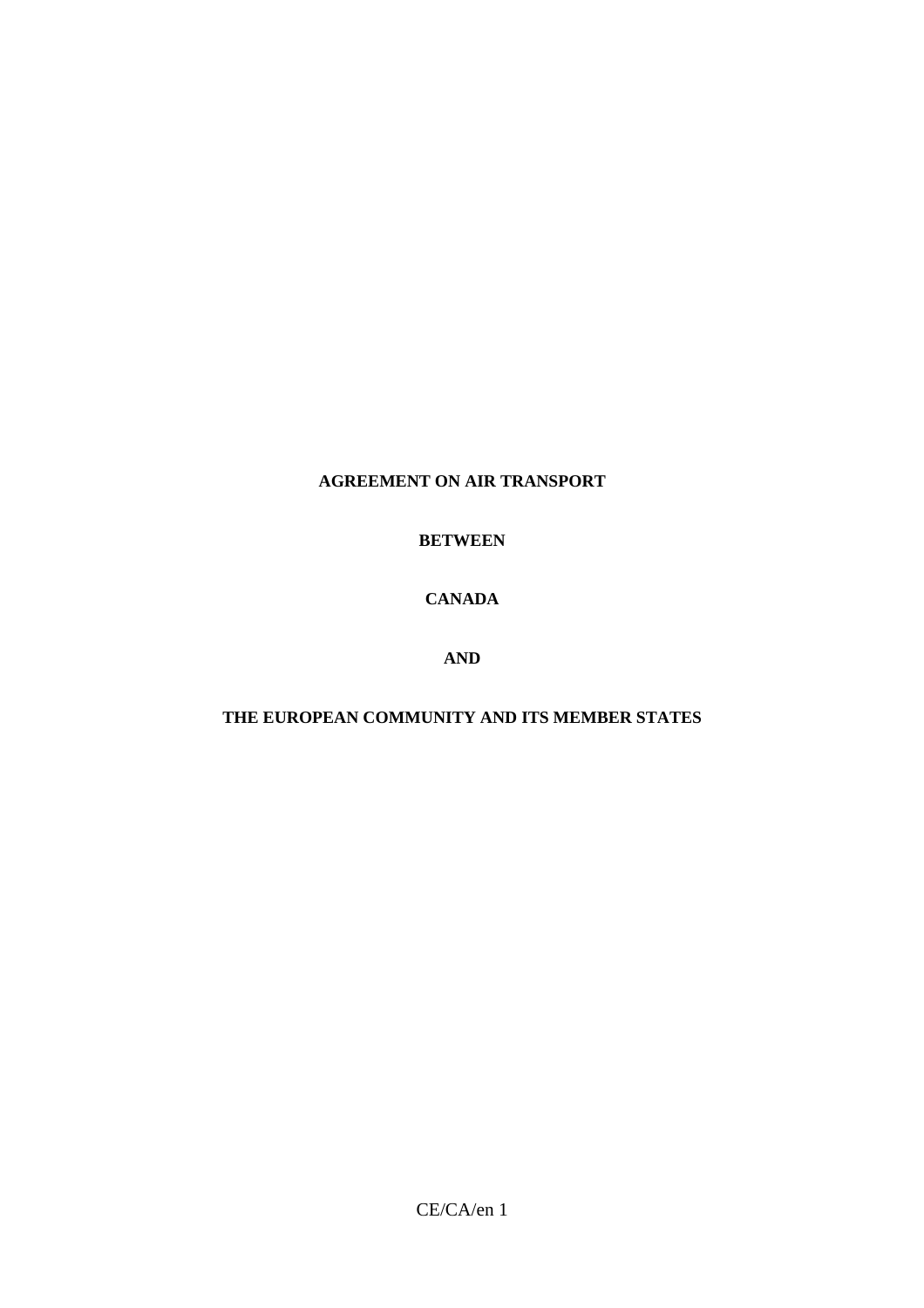# **TABLE OF CONTENTS**

# **ARTICLE TITLE**

| 1              | <b>Headings and Definitions</b>                               |
|----------------|---------------------------------------------------------------|
| $\overline{2}$ | <b>Grant of Rights</b>                                        |
| 3              | Designation, Authorisation and Revocation                     |
| $\overline{4}$ | Investment                                                    |
| 5              | <b>Application of Laws</b>                                    |
| 6              | <b>Aviation Safety</b>                                        |
| 7              | <b>Aviation Security</b>                                      |
| 8              | <b>Customs Duties, Taxes and Charges</b>                      |
| 9              | <b>Statistics</b>                                             |
| 10             | <b>Consumer Interests</b>                                     |
| 11             | Availability of Airports and Aviation Facilities and Services |
| 12             | Charges for Airports and Aviation Facilities and Services     |
| 13             | <b>Commercial Framework</b>                                   |
| 14             | Competitive Environment                                       |
| 15             | Air Traffic Management                                        |
| 16             | Continuation of Designations and Authorisations               |
| 17             | <b>Joint Committee</b>                                        |
| 18             | Environment                                                   |
| 19             | <b>Labour Matters</b>                                         |
| 20             | <b>International Cooperation</b>                              |
| 21             | <b>Settlement of Disputes</b>                                 |
| 22             | Amendment                                                     |
| 23             | Entry into Force and Provisional Application                  |
| 24             | Termination                                                   |
| 25             | Registration of the Agreement                                 |
| 26             | <b>Relationship to Other Agreements</b>                       |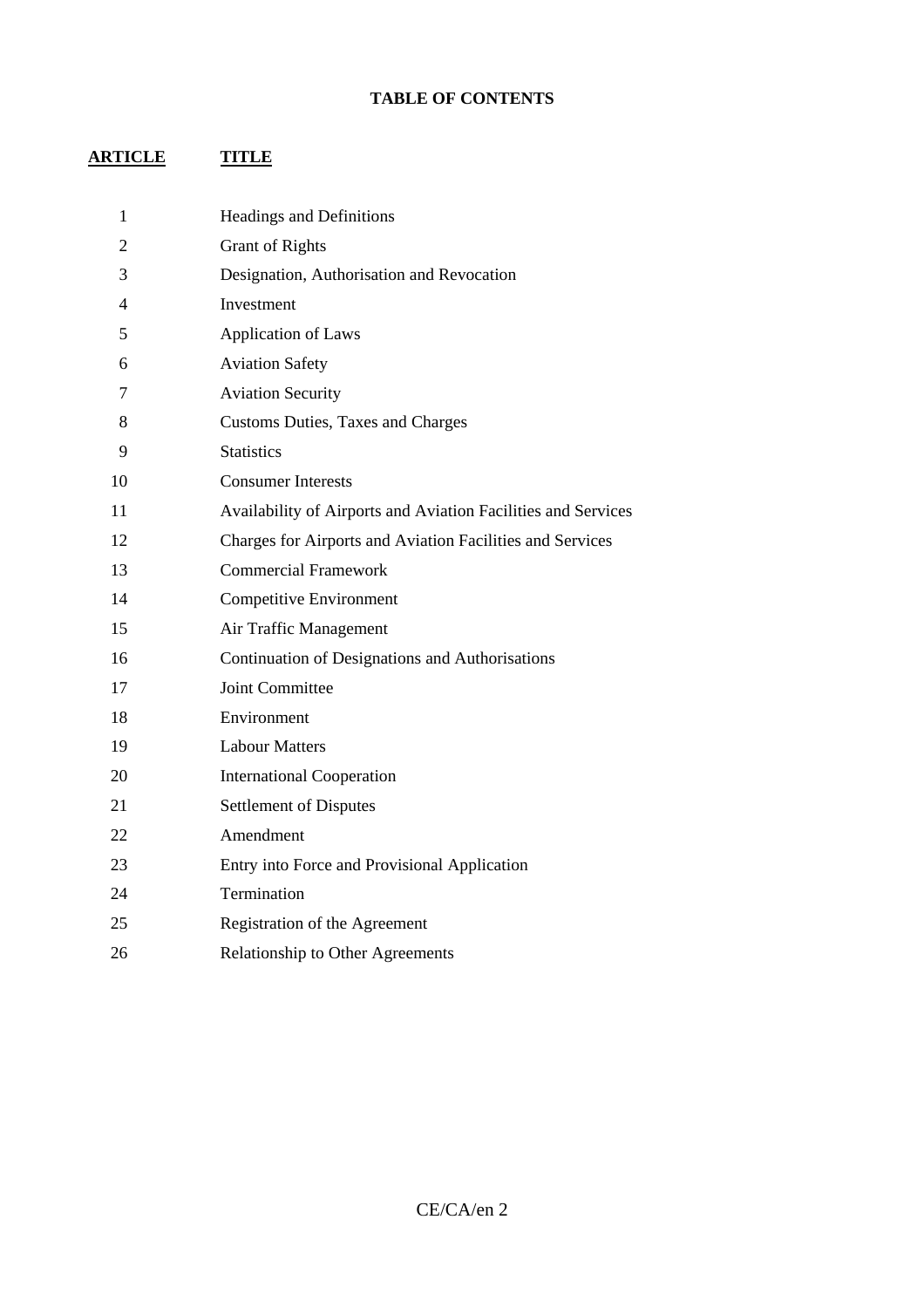## **AGREEMENT ON AIR TRANSPORT**

## **BETWEEN**

CANADA

on the one part;

AND

THE REPUBLIC OF AUSTRIA,

THE KINGDOM OF BELGIUM,

THE REPUBLIC OF BULGARIA,

THE REPUBLIC OF CYPRUS,

THE CZECH REPUBLIC,

THE KINGDOM OF DENMARK,

THE REPUBLIC OF ESTONIA,

THE REPUBLIC OF FINLAND,

THE FRENCH REPUBLIC,

THE FEDERAL REPUBLIC OF GERMANY,

THE HELLENIC REPUBLIC,

THE REPUBLIC OF HUNGARY,

IRELAND,

THE ITALIAN REPUBLIC,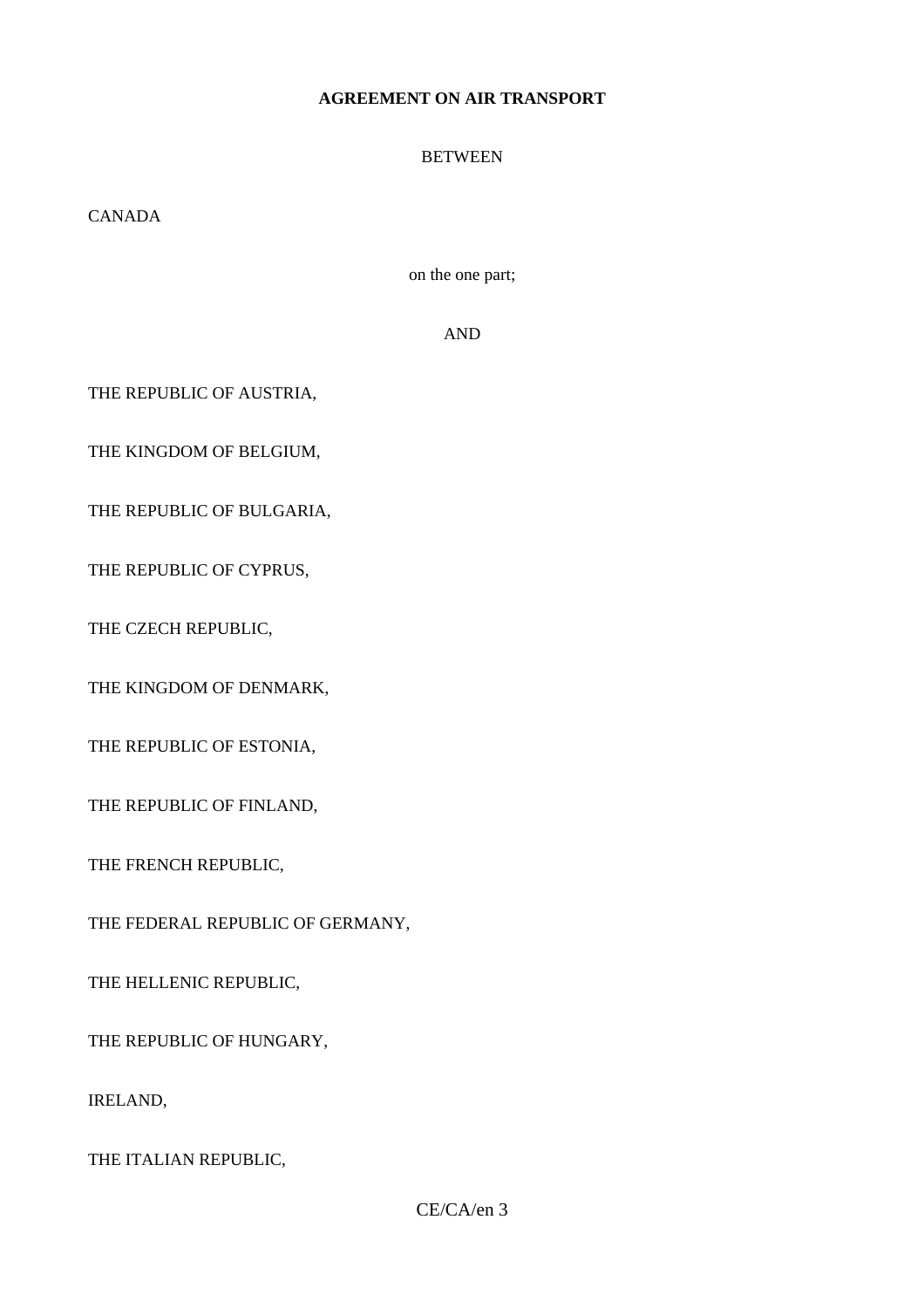THE REPUBLIC OF LATVIA,

THE REPUBLIC OF LITHUANIA,

THE GRAND DUCHY OF LUXEMBOURG,

MALTA,

THE KINGDOM OF THE NETHERLANDS,

THE REPUBLIC OF POLAND,

THE PORTUGUESE REPUBLIC,

ROMANIA,

THE SLOVAK REPUBLIC,

THE REPUBLIC OF SLOVENIA,

THE KINGDOM OF SPAIN,

THE KINGDOM OF SWEDEN,

### THE UNITED KINGDOM OF GREAT BRITAIN AND NORTHERN IRELAND,

being parties to the Treaty Establishing the European Community and being Member States of the European Union (hereinafter the "Member States"),

and the EUROPEAN COMMUNITY,

on the other part;

Canada and the Member States being parties to the Convention on International Civil Aviation opened for signature at Chicago, on the 7th day of December, 1944, together with the European Community;

DESIRING to promote an aviation system based on competition among airlines in the marketplace with minimum government interference and regulation;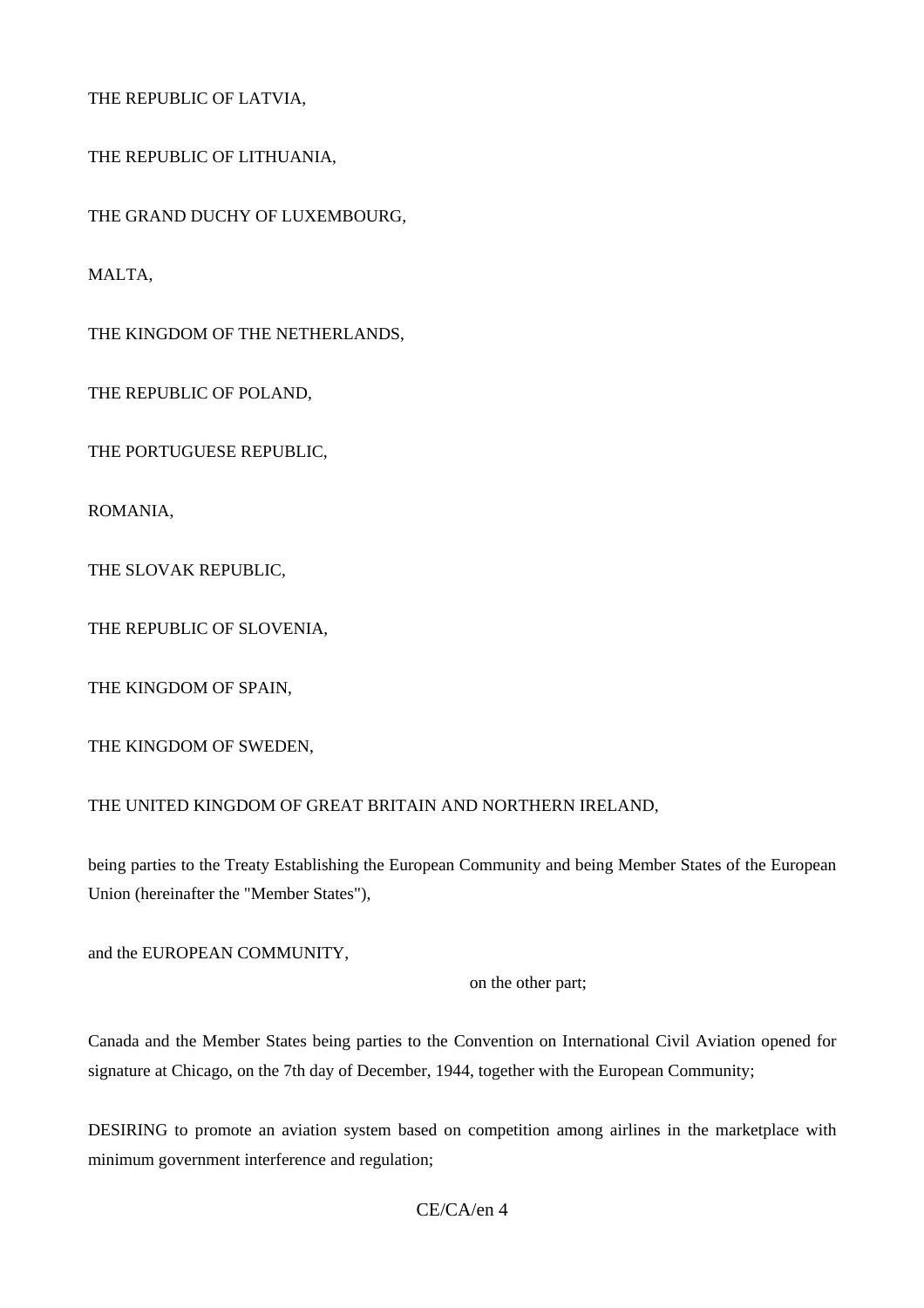DESIRING to promote their interests in respect of air transportation;

RECOGNISING the importance of efficient air transportation in promoting trade, tourism and investment;

DESIRING to enhance air services;

DESIRING to ensure the highest degree of safety and security in air transportation;

DETERMINED to obtain the potential benefits of regulatory cooperation and, to the extent practical, harmonisation of regulations and approaches;

ACKNOWLEDGING the important potential benefits that may arise from competitive air services and viable air services industries;

DESIRING to foster a competitive air services environment, recognising that where there is not a level competitive playing field for airlines, potential benefits may not be realised;

DESIRING to make it possible for their airlines to have a fair and equal opportunity to provide the air services under this Agreement;

DESIRING to maximise benefits to passengers, shippers, airlines and airports and their employees, and others benefiting indirectly;

AFFIRMING the importance of protecting the environment in developing and implementing international aviation policy;

NOTING the importance of protecting consumers and encouraging an appropriate level of consumer protection associated with air services;

NOTING the importance of capital to the airline industry for the further development of air services;

DESIRING to conclude an agreement on air transport, supplementary to the said Convention,

HAVE AGREED AS FOLLOWS: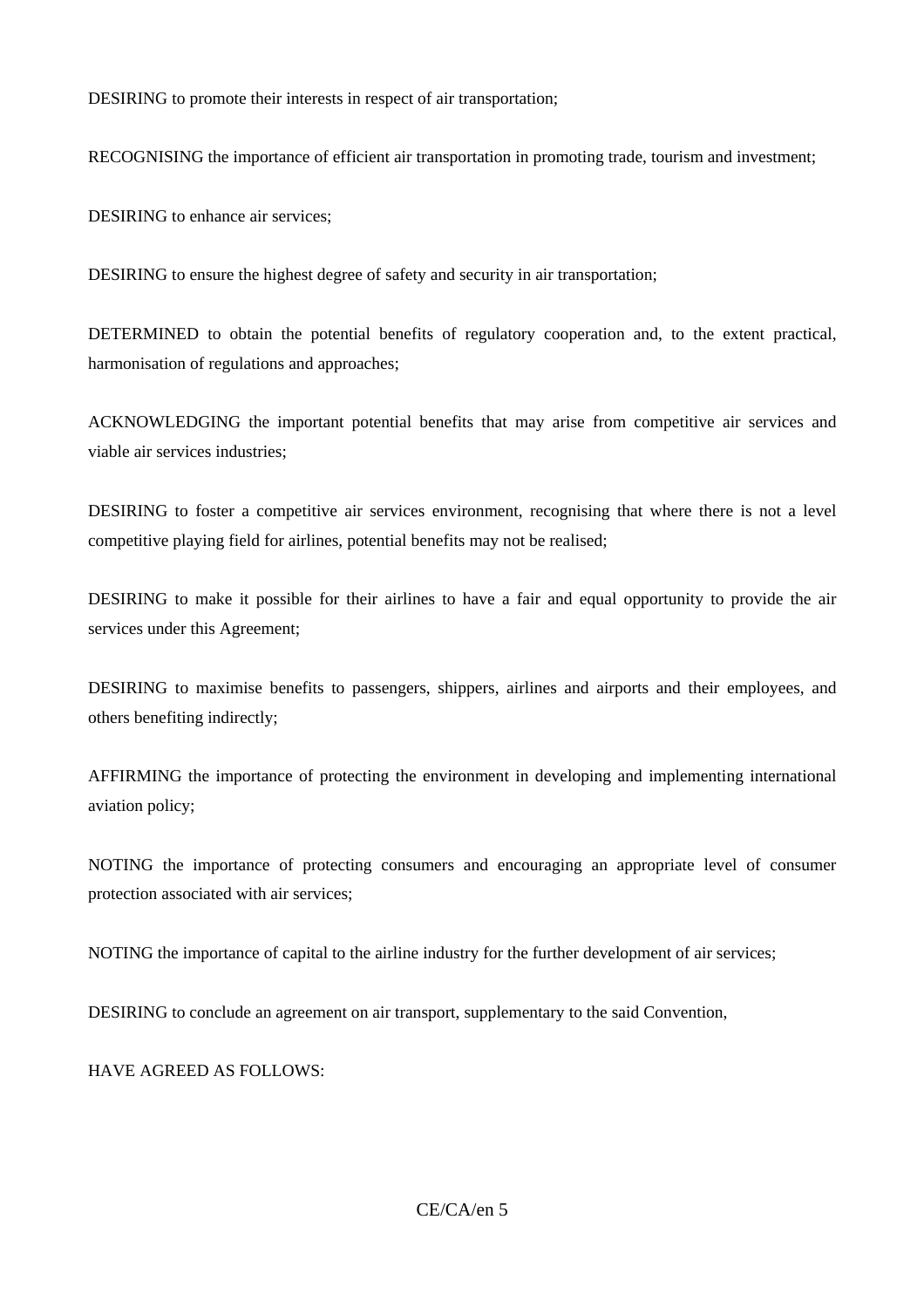#### Headings and Definitions

- 1. Headings used in this Agreement are for reference purposes only.
- 2. For the purpose of this Agreement, unless otherwise stated:
- (a) "Aeronautical authorities" means any authority or person empowered by the Parties to perform the functions set out in this Agreement;
- (b) "Air services" means scheduled air services on the routes specified in this Agreement for the transport of passengers and cargo, including mail, separately or in combination;
- (c) "Agreement" means this Agreement, any Annex attached thereto, and any amendments to the Agreement or to any Annex;
- (d) "Airline" means an airline which has been designated and authorised in accordance with Article 3 of this Agreement;
- (e) "Party" means either Canada or the Member States and the European Community taken together or individually;
- (f) "Convention" means the Convention on International Civil Aviation opened for signature at Chicago on the seventh day of December 1944 and includes any Annex adopted under Article 90 of that Convention and any amendment of the Annexes or of the Convention under Articles 90 and 94 thereof so far as those Annexes and amendments have been adopted by Canada and the Member States; and,
- (g) "Territory" means for Canada, its land areas (mainland and islands), internal waters and territorial sea as determined by its domestic law, and includes the air space above these areas; and for the Member States of the European Community, the land areas (mainland and islands), internal waters and territorial sea in which the Treaty Establishing the European Community is applied and under the conditions laid down in that Treaty and any successor instrument, and includes the air space above these areas; the application of this Agreement to the airport of Gibraltar is understood to be without prejudice to the respective legal positions of the Kingdom of Spain and the United Kingdom with regard to the dispute over sovereignty over the territory in which the airport is situated, and to the continuing suspension of Gibraltar Airport from European Community aviation measures existing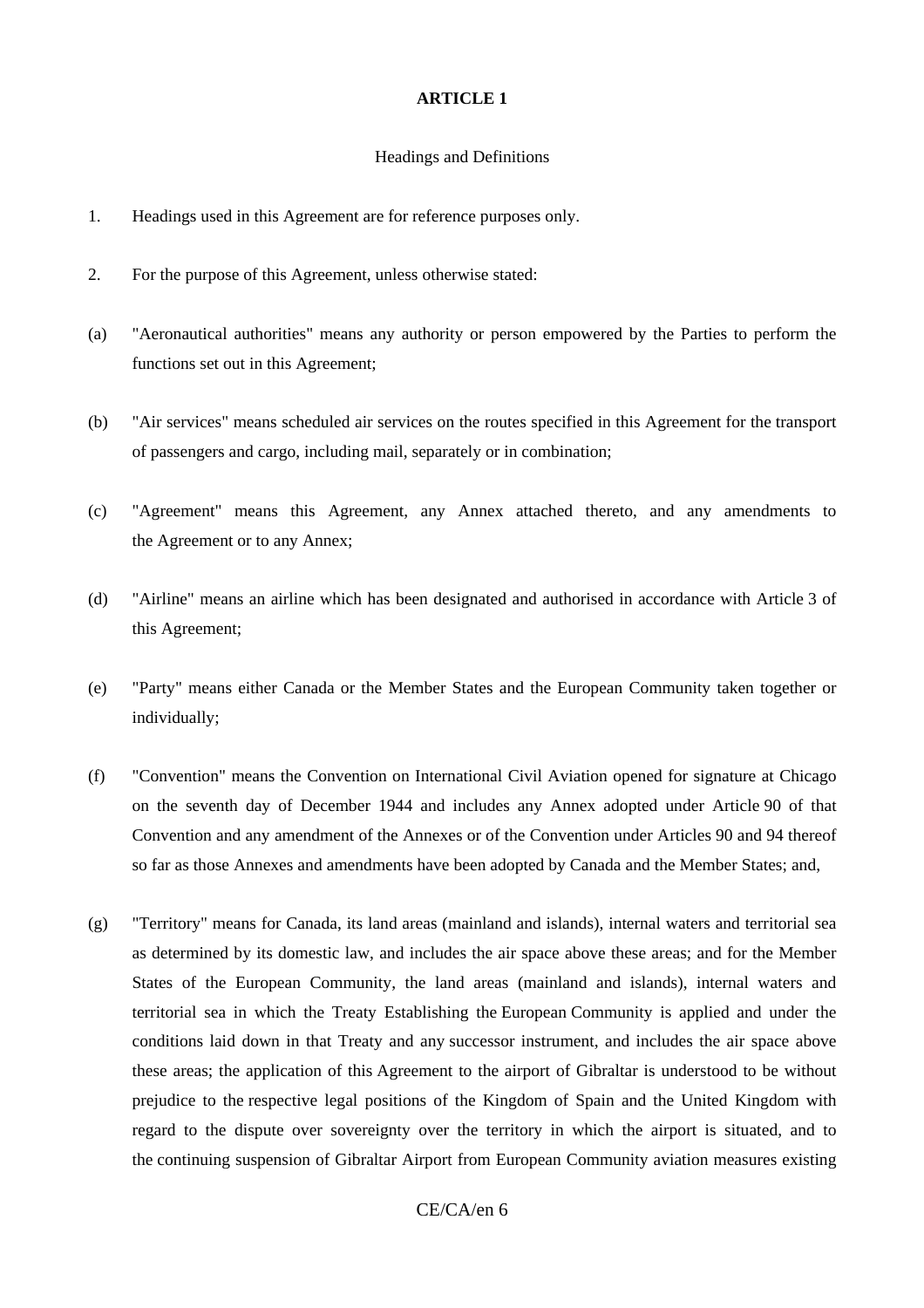as at 18 September 2006 as between Member States, in accordance with the Ministerial statement on Gibraltar Airport agreed in Cordoba on 18 September 2006.

## **ARTICLE 2**

### Grant of Rights

1. Each Party grants to the other Party the following rights for the conduct of air transportation by the airlines of the other Party:

(a) the right to fly across its territory without landing;

- (b) the right to make stops in its territory for non-traffic purposes;
- (c) to the extent permitted in this Agreement, the right to make stops in its territory on the routes specified in this Agreement for the purpose of taking up and discharging traffic in passenger and cargo, including mail, separately or in combination; and,
- (d) the rights otherwise specified in this Agreement.

2. Each Party also grants the rights specified in paragraphs 1(a) and (b) of this Article to the other Party for airlines of the other Party other than those referred to under Article 3 (Designation, Authorisation and Revocation) of this Agreement.

## **ARTICLE 3**

### Designation, Authorisation and Revocation

1. The Parties recognise as constituting a designation under this Agreement the licenses or other forms of authorisation issued by the other Party for the conduct of air services under this Agreement. Upon request by the aeronautical authorities of one Party, the aeronautical authorities of the other Party which issued the licence or other form of authorisation shall verify the status of such licences or authorisations.

2. On receipt of applications from a designated airline of one Party, in the form and manner prescribed, the other Party shall, consistent with its laws and regulations, grant requested authorisations and permissions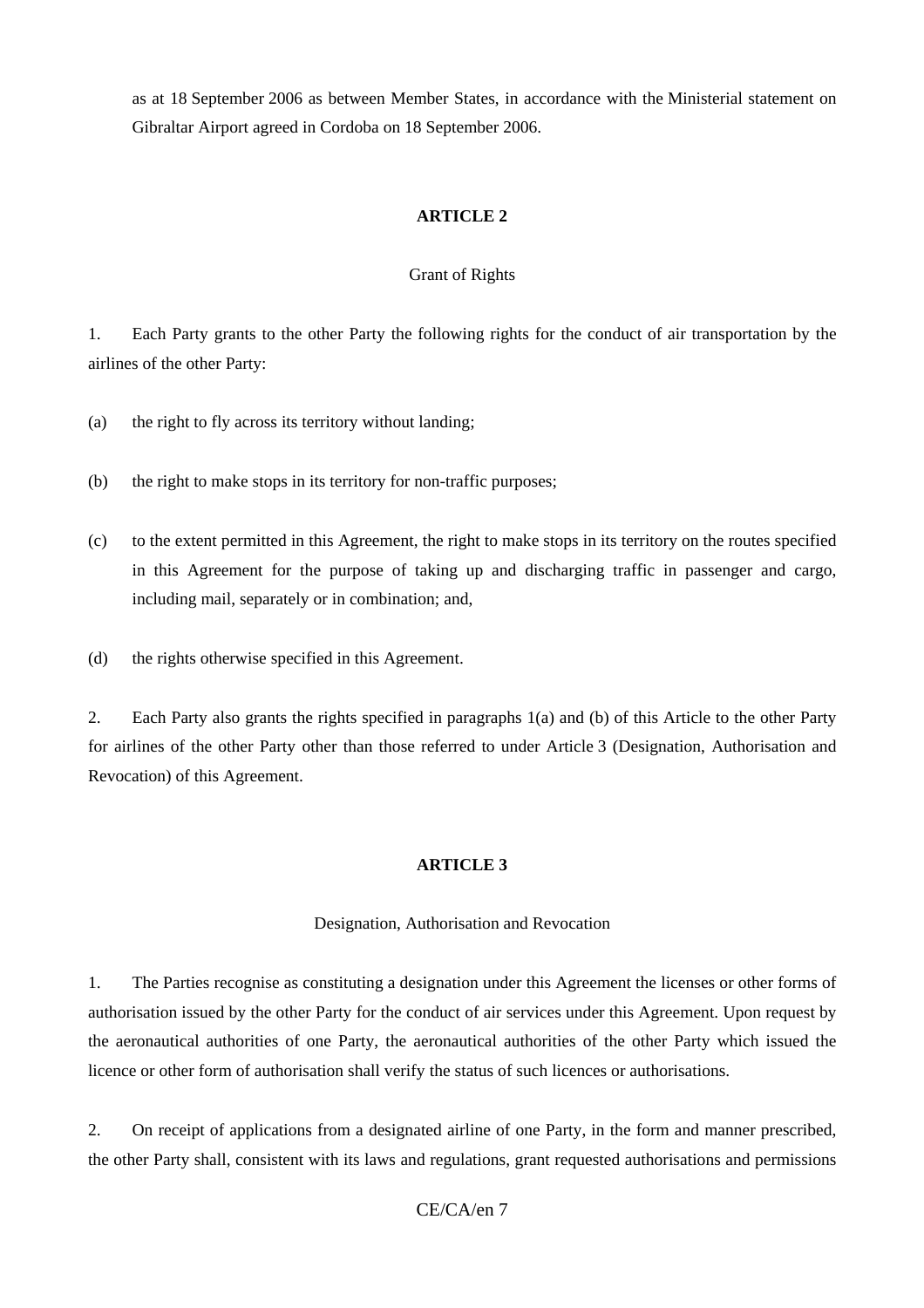to that airline to operate the air services with minimum procedural delay, provided that:

- (a) such airline qualifies under the laws and regulations normally applied by the aeronautical authorities of the Party granting the authorisations and permissions;
- (b) such airline complies with the laws and regulations of the Party granting the authorisations and permissions;
- (c) subject to Annex 2, in the case of an airline of Canada, effective control of the airline is vested in nationals of either Party, the airline is licensed as a Canadian airline, and the airline has its principal place of business in Canada; in the case of an airline of a Member State, effective control of the airline is vested in nationals of either Party, Iceland, Liechtenstein, Norway or Switzerland, the airline is licensed as a Community airline, and the airline has its principal place of business in a Member State; and,
- (d) the airline otherwise operates in a manner consistent with the conditions set out in this Agreement.

3. A Party may withhold the authorisations or permissions referred to in paragraph 2 of this Article, and revoke, suspend, impose conditions or limit the operating authorisations or permissions or otherwise suspend or limit the operations of an airline or airlines of the other Party in the event of failure by that airline to comply with the provisions of paragraph 2 or where it has been determined by a Party that conditions in the territory of the other Party are not consistent with a fair and competitive environment and are resulting in a significant disadvantage or harm to its airline or airlines, pursuant to paragraph 5 of Article 14 (Competitive Environment).

4. The rights enumerated in paragraph 3 of this Article shall be exercised only after consultations in the Joint Committee unless immediate action is essential to prevent infringement of the laws and regulations referred to in paragraph 2 or unless safety or security requires action in accordance with the provisions of Article 6 (Aviation Safety) and Article 7 (Aviation Security).

## **ARTICLE 4**

### Investment

Each Party shall permit full ownership of its airlines by nationals of Canada or a Member State or States subject to the conditions in Annex 2 of this Agreement.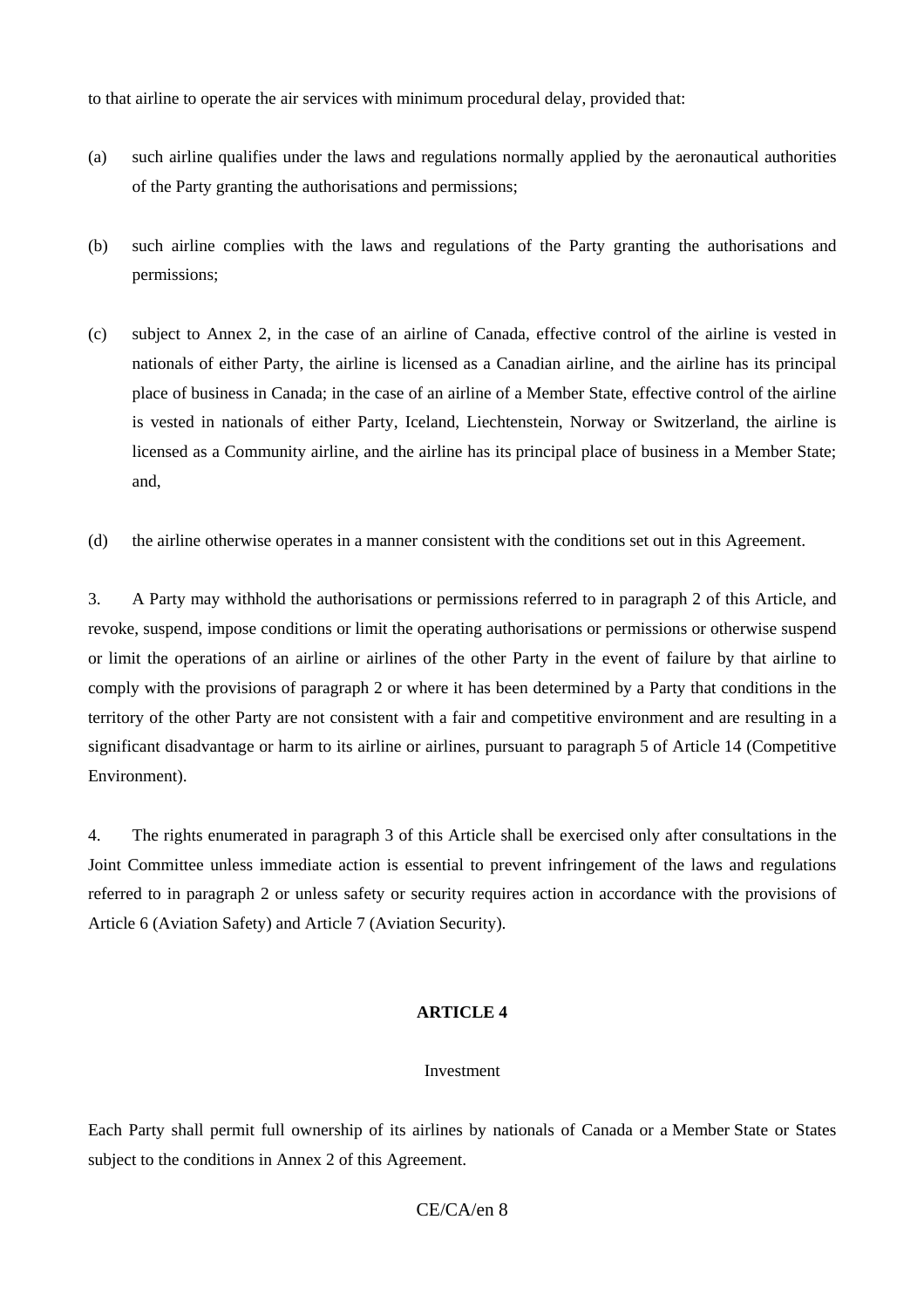#### Application of Laws

Each Party shall require compliance with:

- (a) its laws, regulations and procedures relating to the admission to, remaining in, or departure from its territory of aircraft engaged in international air navigation, or to the operation and navigation of such aircraft, by airlines upon entrance into, departure from and while within the said territory; and,
- (b) its laws and regulations relating to the admission to, remaining in, or departure from its territory of passengers, crew members and cargo including mail (such as regulations relating to entry, clearance, transit, aviation security, immigration, passports, customs and quarantine) by airlines and by or on behalf of such passengers, crew members and cargo including mail, upon transit of, admission to, departure from and while within the said territory. In the application of such laws and regulations, each Party shall, under similar circumstances, accord to airlines treatment no less favourable than that accorded to its own or any other airline engaged in similar international air services.

#### **ARTICLE 6**

#### Aviation Safety

1. The Parties reaffirm the importance of close cooperation in the field of aviation safety. In that context, the Parties shall engage in further cooperation including in relation to air operations, notably to allow the sharing of information which may have an impact on the safety of international air navigation, the participation in each other's oversight activities or conducting joint oversight activities in the field of aviation safety and the development of joint projects and initiatives, including with third countries. This cooperation shall be developed in the framework of the Agreement on Civil Aviation Safety between the European Community and Canada, done at … on …, with respect to matters covered by that Agreement.

2. Certificates of airworthiness, certificates of competency and licences, issued or rendered valid by one Party, through its aeronautical authorities, in accordance with the Agreement on Civil Aviation Safety between the European Community and Canada where such provisions may exist, and still in force, shall be recognised as valid by the other Party and its aeronautical authorities for the purpose of operating the air services, provided that such certificates or licences were issued or rendered valid pursuant to, and in conformity with, as a minimum, the standards established under the Convention.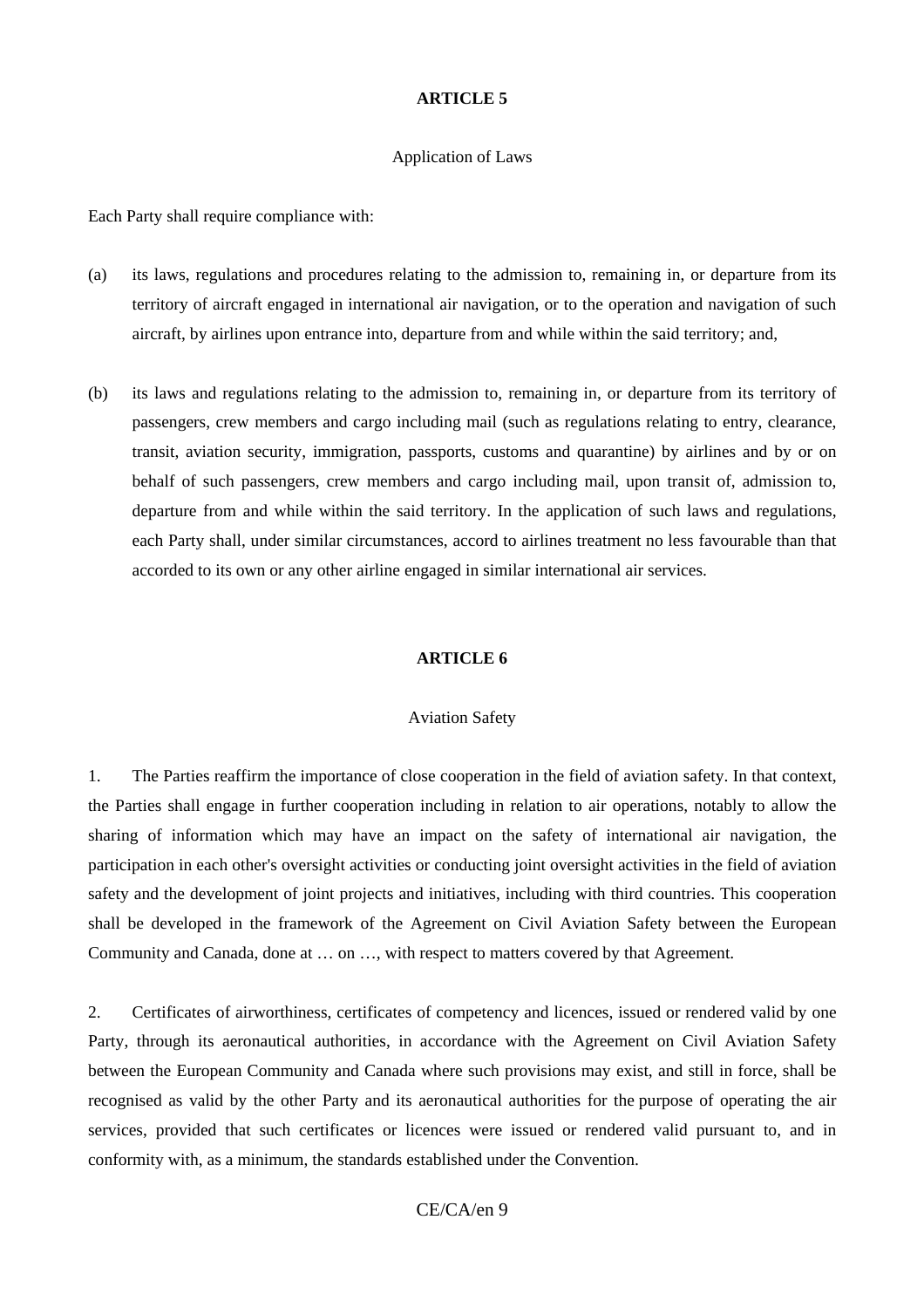3. If the privileges or conditions of the licences or certificates referred to in paragraph 2 above, issued by the aeronautical authorities of one Party to any person or airline or in respect of an aircraft used in the operation of the air services, should permit a difference that is lower than the minimum standards established under the Convention, and which difference has been filed with the International Civil Aviation Organization, or if those authorities should apply a standard or standards that are higher than, or other than, standards established under the Convention, the other Party may request consultations between the Parties in the framework of the Joint Committee with a view to clarifying the practice in question. Until such time as consultations may lead to a consensus and, in the spirit of a regime of reciprocal acceptance of each others' certificates and licenses, the Parties shall continue to recognise the certificates and licenses rendered valid by the aeronautical authorities of the other Party. Where the Agreement on Civil Aviation Safety between the European Community and Canada done at … on … has provisions governing the reciprocal acceptance of certificates and licenses, each party shall apply those provisions.

4. Consistent with applicable laws and within the framework of the Agreement on Civil Aviation Safety between the European Community and Canada done at … on …, with respect to matters covered by that Agreement the Parties undertake to achieve reciprocal acceptance of certificates and licences.

5. A Party or its responsible aeronautical authorities may request at any time consultations with the other Party or its responsible aeronautical authorities concerning the safety standards and requirements maintained and administered by those aeronautical authorities. If, following such consultations, the requesting Party or its responsible aeronautical authorities find that the other Party or its responsible aeronautical authorities do not effectively maintain and administer safety standards and requirements in these areas, that, unless otherwise decided, are at least equal to the minimum standards established pursuant to the Convention, the other Party or its responsible aeronautical authorities shall be notified of such findings and the steps considered necessary to conform with these minimum standards. Failure by the other Party or its responsible aeronautical authorities to take appropriate corrective action within fifteen (15) days, or such other period as may be decided, shall constitute grounds for the requesting Party or its responsible aeronautical authorities to revoke, suspend or limit the operating authorisations or technical permissions or to otherwise suspend or limit the operations of an airline, the safety oversight of which is the responsibility of the other Party or its responsible aeronautical authorities.

6. Each Party accepts that any aircraft operated by or, on behalf of, an airline of one Party, may, while within the territory of the other Party, be the subject of a ramp inspection by the aeronautical authorities of the other Party, to verify the validity of the relevant aircraft documents, and those of its crew members and the apparent condition of the aircraft and its equipment, provided that such examination does not cause an unreasonable delay in operation of the aircraft.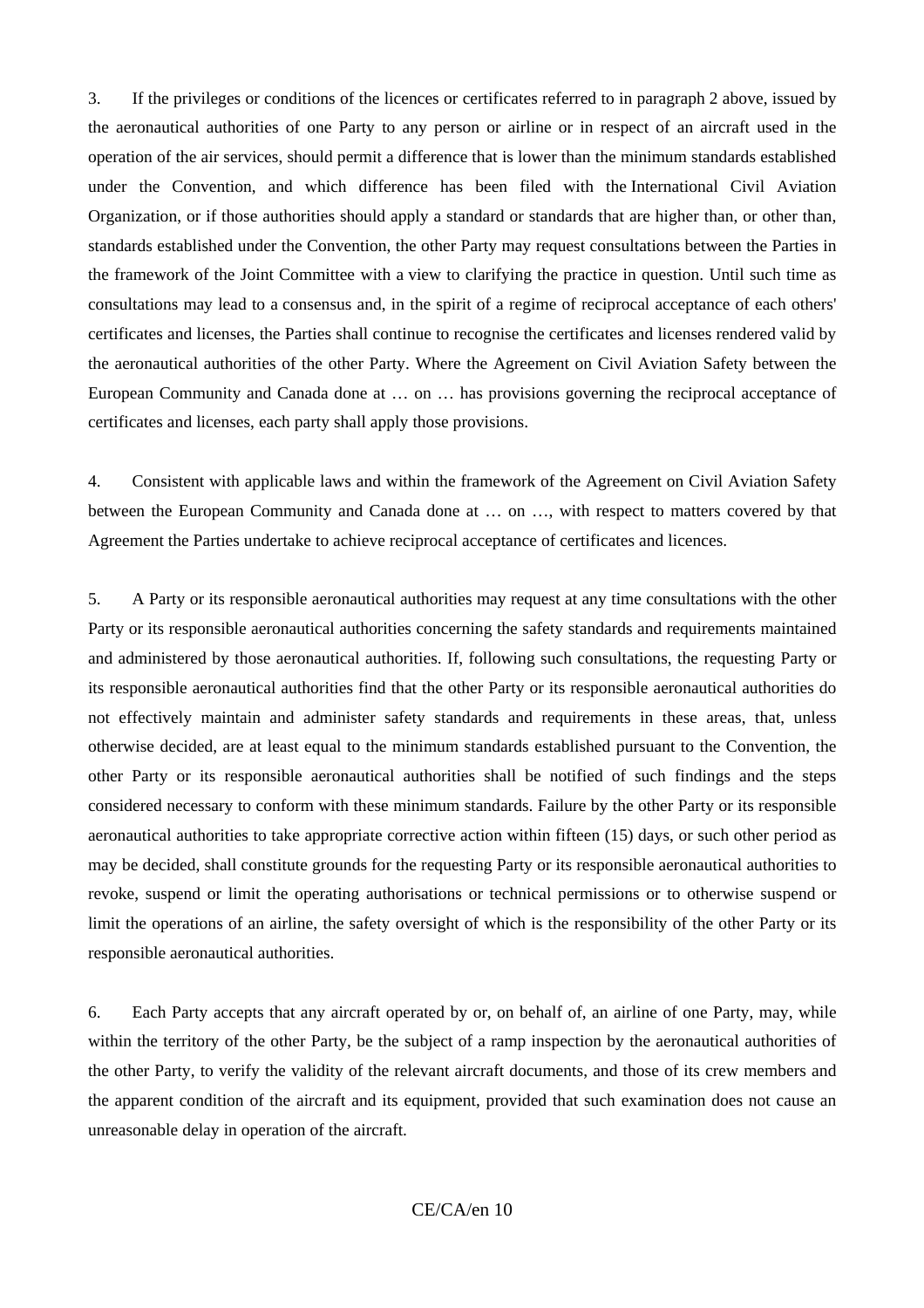7. If the aeronautical authorities of one Party, after carrying out a ramp inspection, find that an aircraft or the operation of an aircraft does not comply with the minimum standards established at that time pursuant to the Convention or there is a lack of effective maintenance and administration of safety standards established at that time pursuant to the Convention, the aeronautical authorities of that Party shall notify the aeronautical authorities of the other Party that are responsible for the safety oversight of the airline operating the aircraft of such findings and the steps considered necessary to conform with these minimum standards. Failure to take appropriate corrective action within fifteen (15) days shall constitute grounds for revoking, suspending or limiting the operating authorisations or technical permissions or to otherwise suspend or limit the operations of the airline operating the aircraft. The same determination may be made in the case of denial of access for ramp inspection.

8. Each Party, through its responsible aeronautical authorities, shall have the right to take immediate action including the right to revoke, suspend or limit the operating authorisations or technical permissions or otherwise suspend or limit the operations of an airline of the other Party, if they conclude that it is necessary in view of an immediate threat to aviation safety. Where practicable, the Party taking such measures shall endeavour to consult the other Party beforehand.

9. Any action by a Party or its responsible aeronautical authorities in accordance with paragraphs 5, 7 or 8 of this Article shall be discontinued once the basis for the taking of that action ceases to exist.

#### **ARTICLE 7**

#### Aviation Security

1. Consistent with their rights and obligations under international law, the Parties reaffirm that their obligation to each other to protect the security of civil aviation against acts of unlawful interference forms an integral part of this agreement.

2. Without limiting the generality of their rights and obligations under international law, the Parties shall in particular act in conformity with the provisions of the Convention on Offences and Certain Other Acts Committed on Board Aircraft, done at Tokyo on 14 September 1963, the Convention for the Suppression of Unlawful Seizure of Aircraft, done at The Hague on 16 December 1970, the Convention for the Suppression of Unlawful Acts Against the Safety of Civil Aviation, done at Montreal on 23 September 1971, the Protocol for the Suppression of Unlawful Acts of Violence at Airports Serving International Aviation, done at Montreal on 24 February 1988, and the Convention on the Marking of Plastic Explosives for the Purpose of Detection, done at Montreal on 1 March 1991 and any other multilateral agreement governing aviation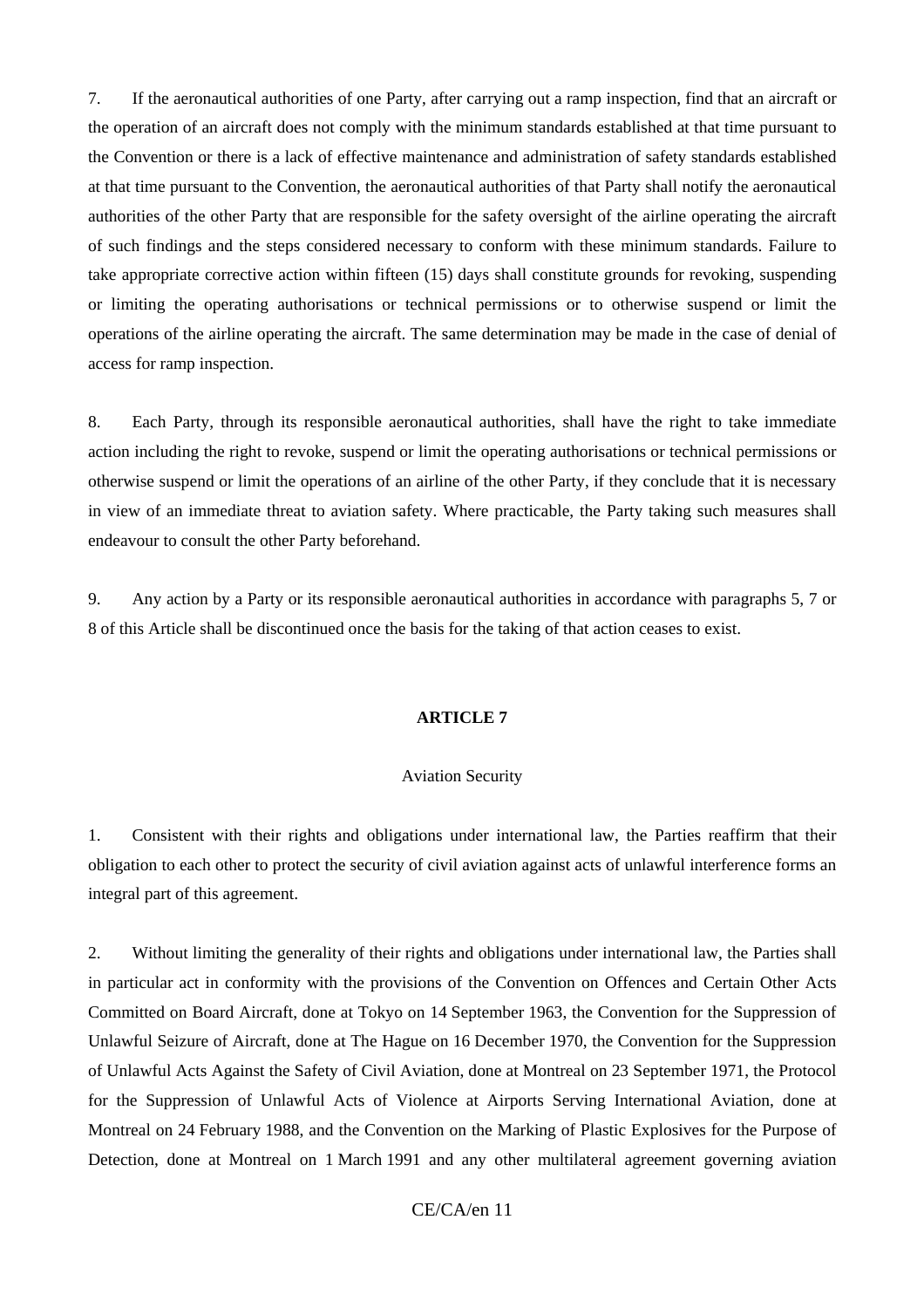security binding upon the Parties.

3. The Parties shall provide upon request all necessary assistance to each other to prevent acts of unlawful seizure of civil aircraft and other acts of unlawful interference against the safety of such aircraft, their passengers and crew members, airports and air navigation facilities, and any other threat to the security of civil aviation.

4. The Parties shall act in conformity with the aviation security provisions established by the International Civil Aviation Organisation and designated as Annexes to the Convention on International Civil Aviation to the extent that such security provisions are applicable to the Parties. The Parties shall require that operators of aircraft of their registry, operators of aircraft who have their principal place of business or permanent residence in their territory, and the operators of airports in their territory act in conformity with such aviation security provisions. Accordingly, each Party, upon request, shall provide the other Party notification of any difference between its regulations and practices and the aviation security standards of the Annexes referred to in this paragraph**,** where these differences exceed or complement such standards and have relevance for the operators of the other Party. Either Party may at any time request consultations, to be held without unreasonable delay, with the other Party to discuss any such differences**.**

5. With full regard and mutual respect for the sovereignty of states, each Party agrees that operators of aircraft referred to in paragraph 4 of this Article may be required to observe the aviation security provisions referred to in that paragraph required by the other Party for entry into, departure from, or while within the territory of that other Party. Each Party shall ensure that adequate measures are effectively applied within its territory to protect the aircraft and to exercise security controls on passengers, crew members, baggage, carry-on items, cargo, mail and aircraft stores prior to boarding or loading.

6. The Parties agree to work towards achieving mutual recognition of each other's security standards and to cooperate closely on quality control measures on a reciprocal basis. The Parties also agree, where appropriate, and on the basis of decisions to be taken by Parties separately, to create preconditions for implementing one-stop security for flights between the territories of the Parties, meaning the exemption of transfer passengers, transfer baggage, and/or transfer cargo from re-screening. To this end, they shall establish administrative arrangements allowing for consultations on existing or planned aviation security measures and for cooperation and for sharing of information on quality control measures implemented by the Parties. The Parties shall consult each other on planned security measures of relevance for operators located in the territory of the other Party to such administrative arrangements.

7. Each Party shall, as far as may be practicable, meet any request from the other Party for reasonable special security measures to meet a particular threat for a specific flight or a specific series of flights.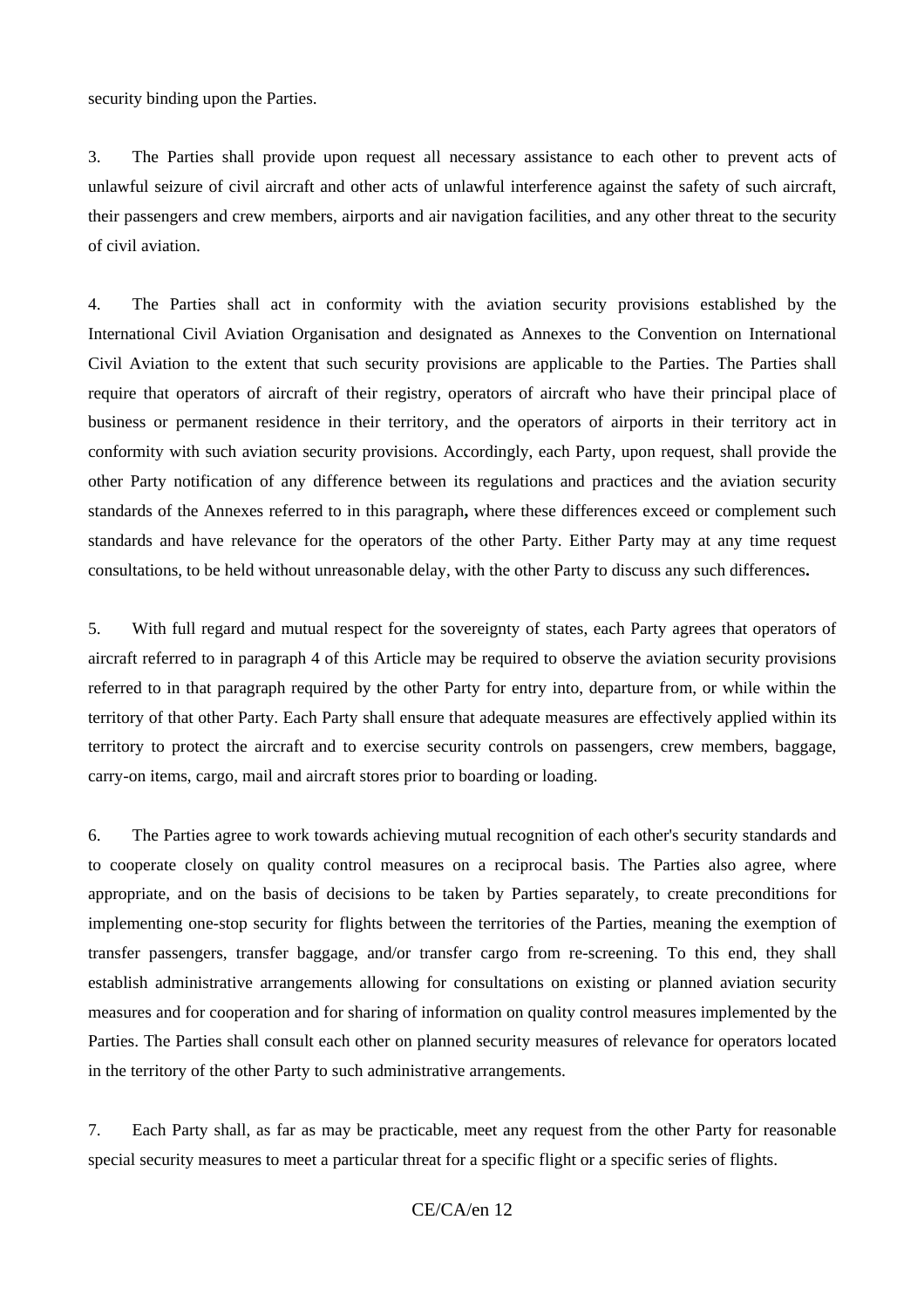8. The Parties agree to cooperate on security inspections undertaken by them in either territory through the establishment of mechanisms, including administrative arrangements, for the reciprocal exchange of information on results of such security inspections. The Parties agree to consider positively requests to participate, as observers, in security inspections undertaken by the other Party.

9. When an incident or threat of an incident of unlawful seizure of civil aircraft or other acts of unlawful interference against the safety of such aircraft, their passengers and crew members, airports or air navigation facilities occurs, the Parties shall assist each other by facilitating communications and taking other appropriate measures intended to terminate rapidly and safely such incident or threat thereof.

10. When a Party has reasonable grounds to believe that the other Party has departed from the provisions of this Article, that Party, through its responsible authorities, may request consultations. Such consultations shall start within fifteen (15) days of receipt of such a request. Failure to reach a satisfactory agreement within fifteen (15) days from the start of consultations shall constitute grounds for the Party that requested the consultations to take action to withhold, revoke, suspend or impose appropriate conditions on the authorisations of the airlines of the other Party. When justified by an emergency, or to prevent further noncompliance with the provisions of this Article, the Party that believes that the other Party has departed from the provisions of this Article may take appropriate interim action at any time.

11. Without prejudice to the need to take immediate action in order to protect transportation security, the Parties affirm that when considering security measures, a Party shall evaluate possible adverse economic and operational effects on the operation of air services under this Agreement and, to the extent permitted by law shall take such factors into account when it determines what measures are necessary and appropriate to address those security concerns.

#### **ARTICLE 8**

#### Customs Duties, Taxes and Charges

1. Each Party shall, to the fullest extent possible under its national laws and regulations, and on the basis of reciprocity, exempt airlines of the other Party with respect to their aircraft operated in international air transport, their regular equipment, fuel, lubricants, consumable technical supplies, ground equipment, spare parts (including engines), aircraft stores (including but not limited to such items as food, beverages and liquor, tobacco and other products destined for sale to or use by passengers in limited quantities during flight), and other items intended for or used solely in connection with the operation or servicing of aircraft engaged in international air transport from all import restrictions, property taxes and capital levies, customs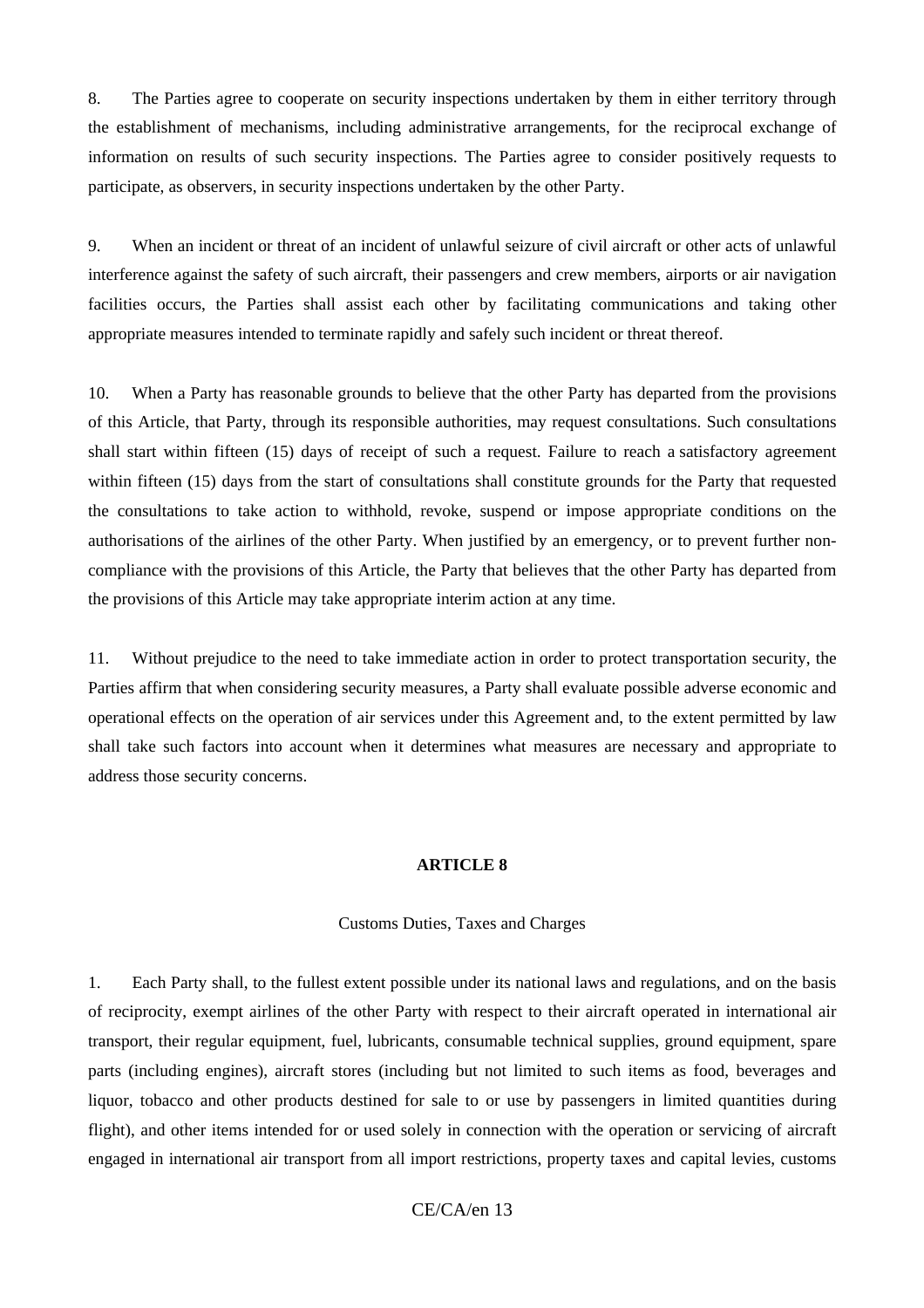duties, excise taxes, and similar fees and charges that are imposed by the Parties, and not based on the cost of services provided.

2. Each Party shall also exempt, to the fullest extent possible under national laws and regulations and on the basis of reciprocity, from the taxes, levies, duties, fees and charges referred to in paragraph 1 of this Article, with the exception of charges based on the cost of the service provided:

- (a) aircraft stores introduced into or supplied in the territory of a Party and taken on board, within reasonable limits, for use on outbound aircraft of an airline of the other Party engaged in international air transport, even when these stores are to be used on a part of the journey performed over the said territory;
- (b) ground equipment and spare parts (including engines) introduced into the territory of a Party for the servicing, maintenance, or repair of aircraft of an airline of the other Party used in international air transport as well as computer equipment and component parts for the handling of passengers or cargo, or security checks;
- (c) fuel, lubricants and consumable technical supplies introduced into or supplied in the territory of a Party for use in an aircraft of an airline of the other Party engaged in international air transport, even when these supplies are to be used on a part of the journey performed over the said territory; and
- (d) printed matter, including airline tickets, ticket covers, airway bills and other related advertising materials distributed without charge by the airline.

3. The regular airborne equipment, as well as the materials and supplies normally retained on board the aircraft used by an airline of a Party, may be unloaded in the territory of the other Party only with the approval of the Customs authorities of that territory. In such case, they may be required to be placed under the supervision of the said authorities up to such time as they are re-exported or otherwise disposed of in accordance with Customs regulations.

4. The exemptions provided by this Article shall also be available where the airlines of a Party have contracted with another airline, which similarly enjoys such exemptions from the other Party, for the loan or transfer in the territory of the other Party of the items specified in paragraphs 1 and 2 of this Article.

5. The provisions of the respective conventions in force between a Member State and Canada for the avoidance of double taxation on income and on capital are not altered by this Agreement.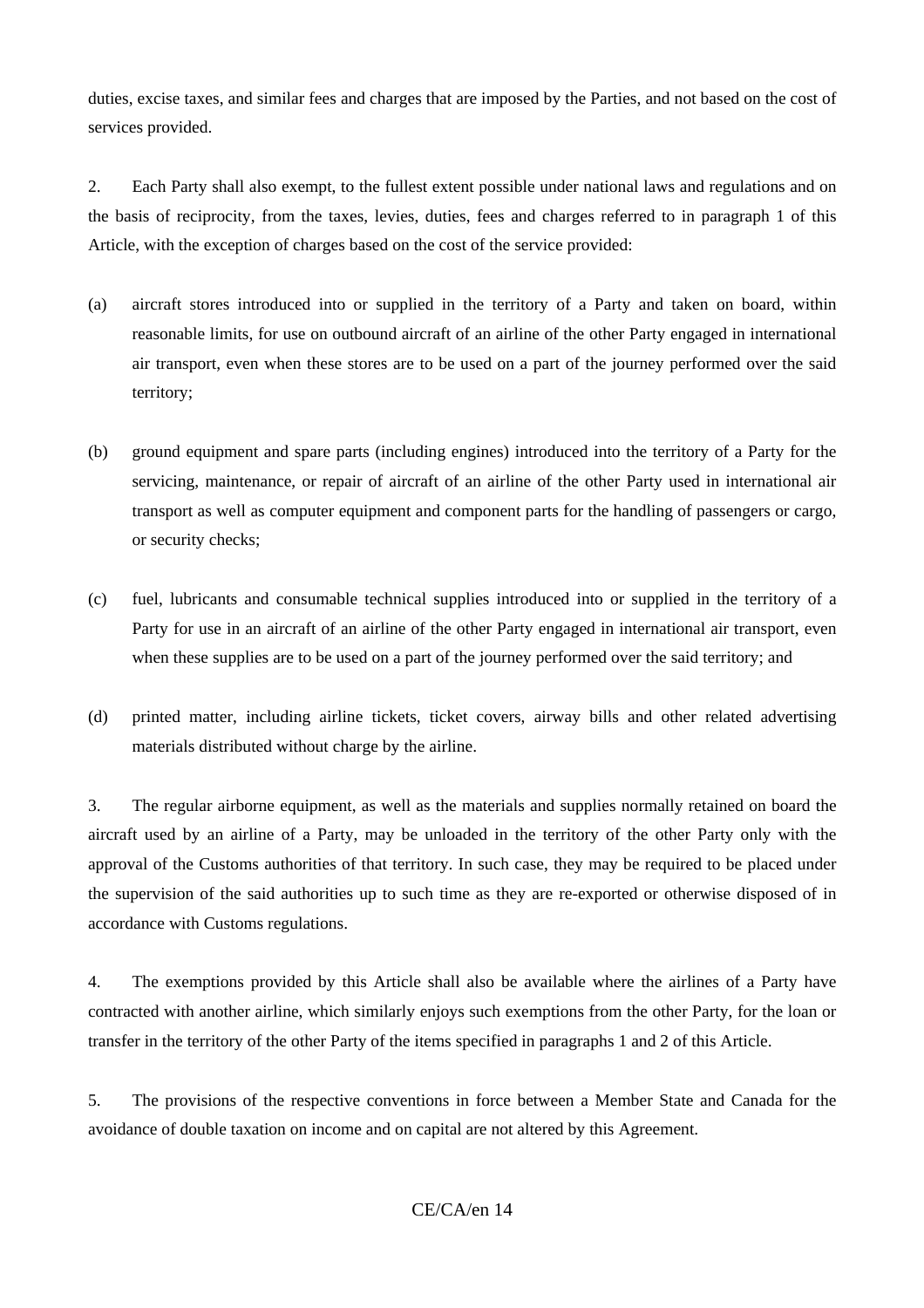#### **Statistics**

1. Each Party shall provide to the other Party statistics that are required by domestic laws and regulations, and, upon request, other available statistical information as may be reasonably required for the purpose of reviewing the operation of the air services.

2. The Parties shall cooperate in the framework of the Joint Committee to facilitate the exchange of statistical information between them for the purpose of monitoring the development of the air services.

#### **ARTICLE 10**

#### Consumer Interests

1. Each Party recognises the importance of protecting the interests of consumers and may take or may require airlines to take, on a non-discriminatory basis, reasonable and proportionate measures concerning the following matters, including but not limited to:

(a) requirements to protect funds advanced to airlines;

- (b) denied boarding compensation initiatives;
- (c) passenger refunds;
- (d) public disclosure of the identity of an air carrier actually operating the aircraft;
- (e) financial fitness of its own airlines;
- (f) passenger injury liability insurance; and
- (g) setting accessibility measures.

2. The Parties endeavour to consult each other, within the framework of the Joint Committee, on matters of consumer interest, including their planned measures, with a view to achieve compatible approaches to the extent possible.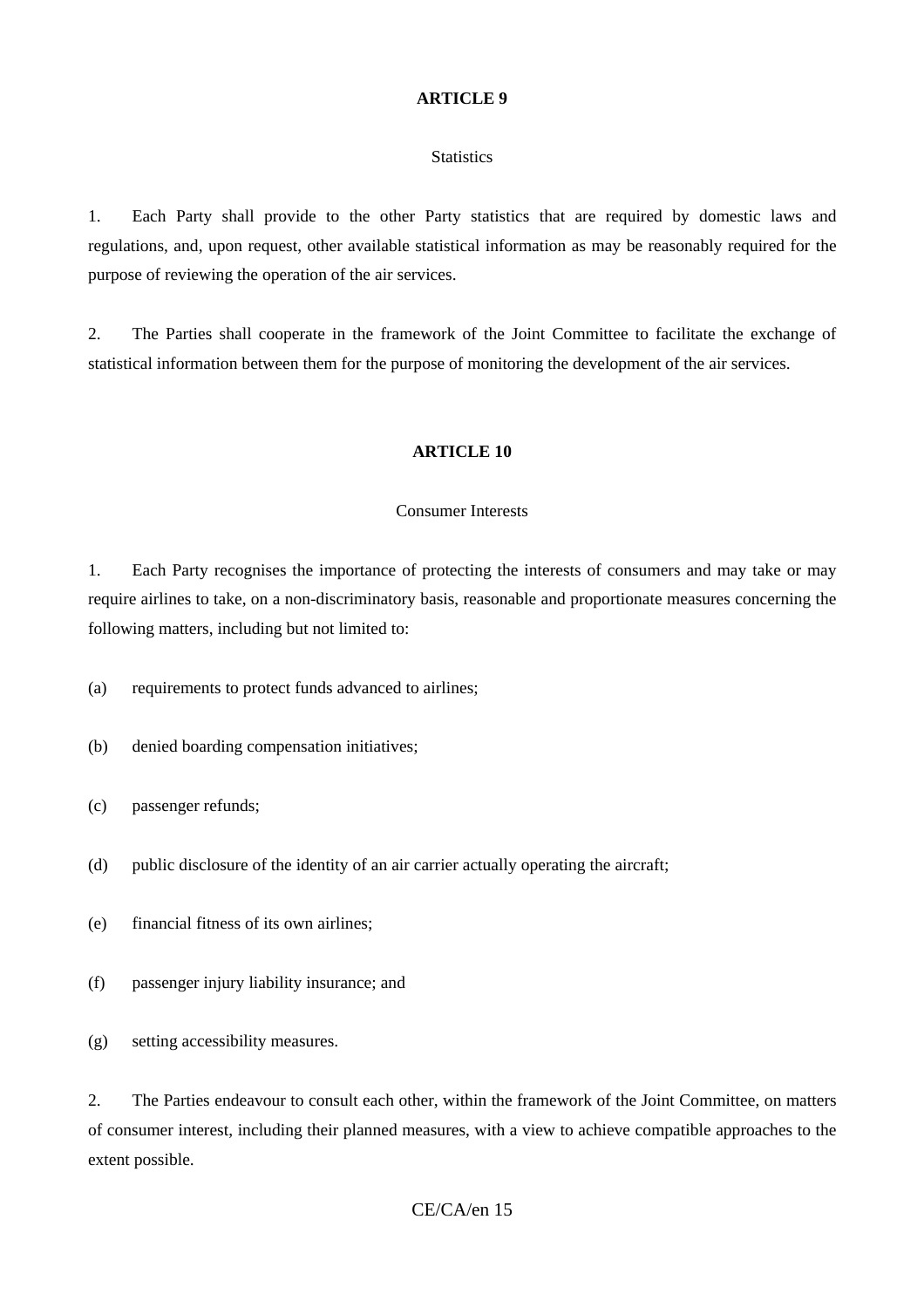Availability of Airports and Aviation Facilities and Services

1. Each Party shall ensure that airports, airways, air traffic control and air navigation services, aviation security, ground handling, and other related facilities and services that are provided in its territory shall be available for use by the airlines of the other Party on a non-discriminatory basis at the time arrangements for use are made.

2. To the fullest extent possible, Parties shall take all reasonable measures to ensure effective access to facilities and services, subject to legal, operational and physical constraints and on the basis of fair and equal opportunity, and transparency with respect to the procedures for gaining access.

3. Each Party shall ensure that its procedures, guidelines and regulations to manage slots applicable to airports in its territory are applied in a transparent, effective and non-discriminatory manner.

4. If a Party believes that the other Party is in violation of this Article, it may notify the other Party of its findings and request consultations under paragraph 4 of Article 17 (Joint Committee).

#### **ARTICLE 12**

### Charges for Airports and Aviation Facilities and Services

1. Each Party shall ensure that user charges that may be imposed by its competent charging authorities or bodies on the airlines of the other Party for the use of air navigation and air traffic control services shall be just, reasonable, cost-related and not unjustly discriminatory. In any event, any such user charges shall be assessed on the airlines of the other Party on terms not less favourable than the most favourable terms available to any other airline.

2. Each Party shall ensure that user charges that may be imposed by its competent charging authorities or bodies on the airlines of the other Party for the use of airport, aviation security and related facilities and services shall be just, reasonable, not unjustly discriminatory, and equitably apportioned among categories of users. These charges may reflect, but shall not exceed, the full cost to the competent charging authorities or bodies of providing the appropriate airport and aviation security facilities and services at that airport or within that airport's system. These charges may include a reasonable return on assets, after depreciation. Facilities and services for which user charges are made shall be provided on an efficient and economic basis.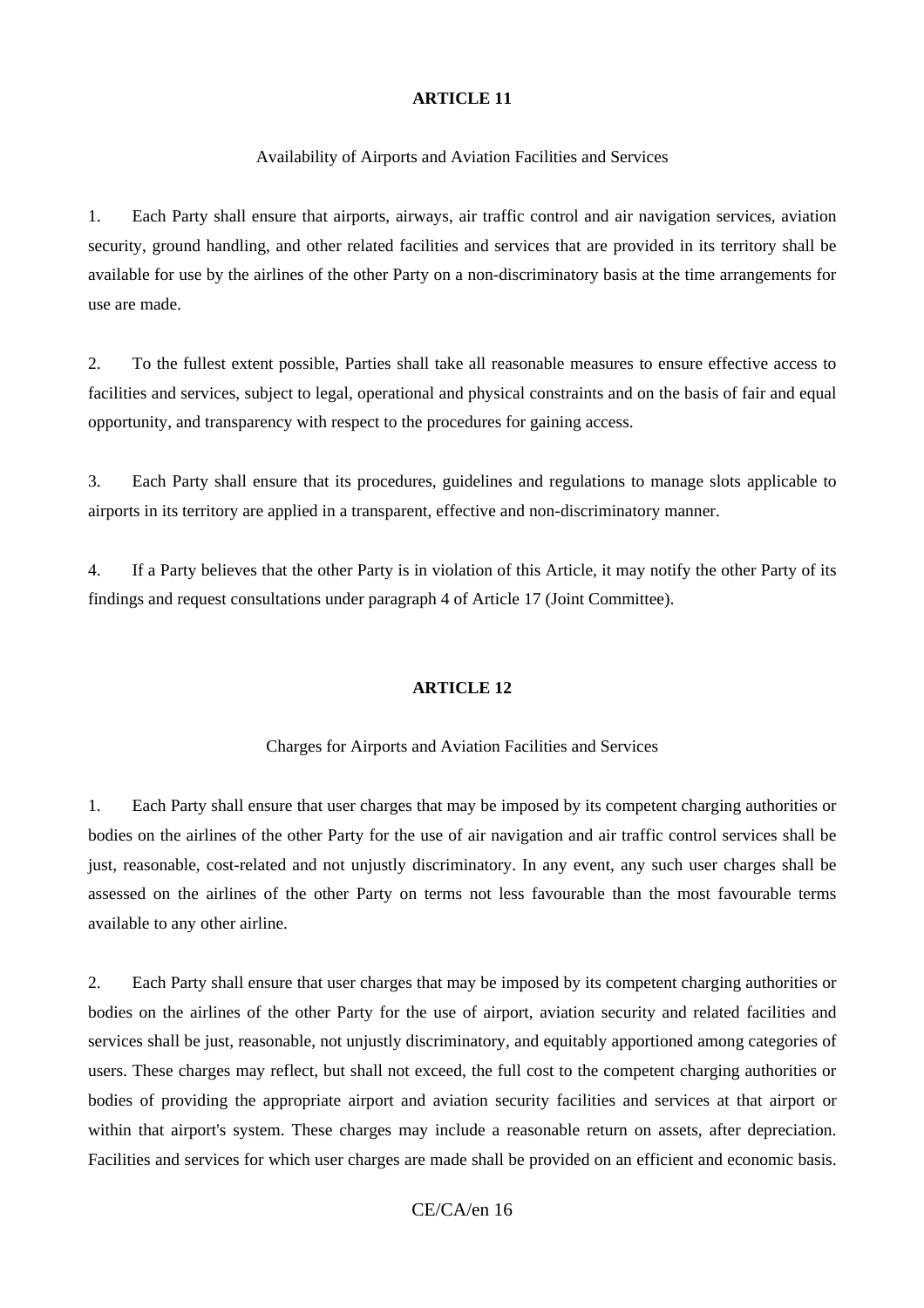In any event, these charges shall be assessed on the airlines of the other Party on terms not less favourable than the most favourable terms available to any other airline at the time the charges are assessed.

3. Each Party shall encourage consultations between the competent charging authorities or bodies in its territory and the airlines or their representative bodies using the services and facilities, and shall encourage the competent charging authorities or bodies and the airlines or their representative bodies to exchange such information as may be necessary to permit an accurate review of the reasonableness of the charges in accordance with the principles of paragraphs 1 and 2 of this Article. Each Party shall encourage the competent charging authorities to provide users with reasonable notice of any proposal for changes in user charges to enable those authorities to consider the views expressed by the users before changes are made.

4. No Party shall be held, in dispute resolution procedures pursuant to Article 21 (Settlement of Disputes), to be in breach of a provision of this Article, unless:

- (a) it fails to undertake a review of the charge or practice that is the subject of complaint by the other Party within a reasonable amount of time; or
- (b) following such a review, it fails to take all steps within its power to remedy any charge or practice that is inconsistent with this Article.

### **ARTICLE 13**

### Commercial Framework

1. Each Party shall allow a fair and equal opportunity for the airlines of the other Party to provide the air services under this Agreement.

### **Capacity**

2. Each Party shall allow any airline of the other Party to determine the frequency and capacity of the air services it offers under this Agreement based upon the airline's commercial considerations in the marketplace. No Party shall unilaterally limit the volume of traffic, frequency or regularity of service, or the aircraft type or types operated by the airlines of the other Party, nor shall it require the filing of schedules, programmes for charter flights, or operations plans by airlines of the other Party, except as may be required for technical, operational or environmental (local air quality and noise) reasons under uniform conditions consistent with Article 15 of the Convention.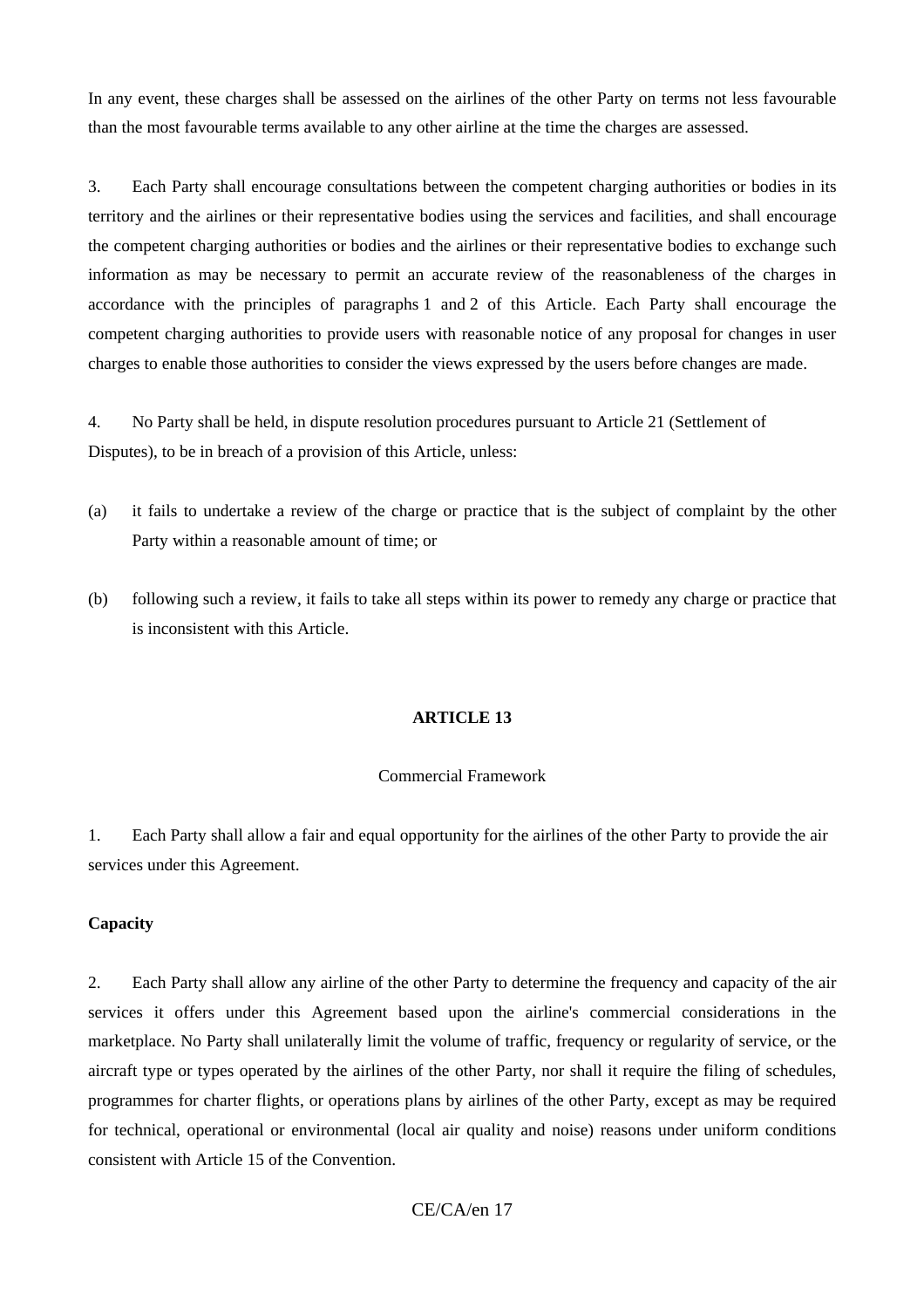### **Codesharing**

- 3. (a) Subject to the regulatory requirements normally applied to such operations by each Party, any airline of the other Party may enter into cooperative arrangements for the purposes of:
	- (i) holding out its air services on the specified routes by selling transportation under its own code on flights operated by any airline of Canada, or of Member States, and/or of any third country; and/or a surface land or marine transportation provider of any country,
	- (ii) carrying traffic under the code of any other airline where such other airline has been authorised by the aeronautical authorities of a Party to sell transportation under its own code on flights operated by any airline of a Party.
	- (b) A Party may require all airlines involved in codesharing arrangements to hold the appropriate underlying route authority.
	- (c) A Party shall not withhold permission for codesharing services identified in paragraph  $3(a)(i)$  of this Article on the basis that the airline operating the aircraft does not have the right to carry traffic under the codes of other airlines.
	- (d) The Parties shall require all airlines in such codesharing arrangements to ensure that passengers are fully informed of the identity of the operator and the mode of transportation for each segment of the journey.

### **Ground Handling**

- 4. Each Party shall permit the airlines of the other Party when operating in its territory:
- (a) on the basis of reciprocity, to perform their own ground handling in its territory and, at their option, to have ground handling services provided in whole or in part by any agent authorised by its competent authorities to provide such services; and
- (b) to provide ground handling services for other airlines operating at the same airport, where authorised and consistent with applicable laws and regulations.

5. The exercise of the rights set forth in paragraphs 4(a) and (b) of this Article shall be subject only to physical or operational constraints resulting primarily from considerations of airport safety or security. Any constraints shall be applied uniformly and on terms no less favourable than the most favourable terms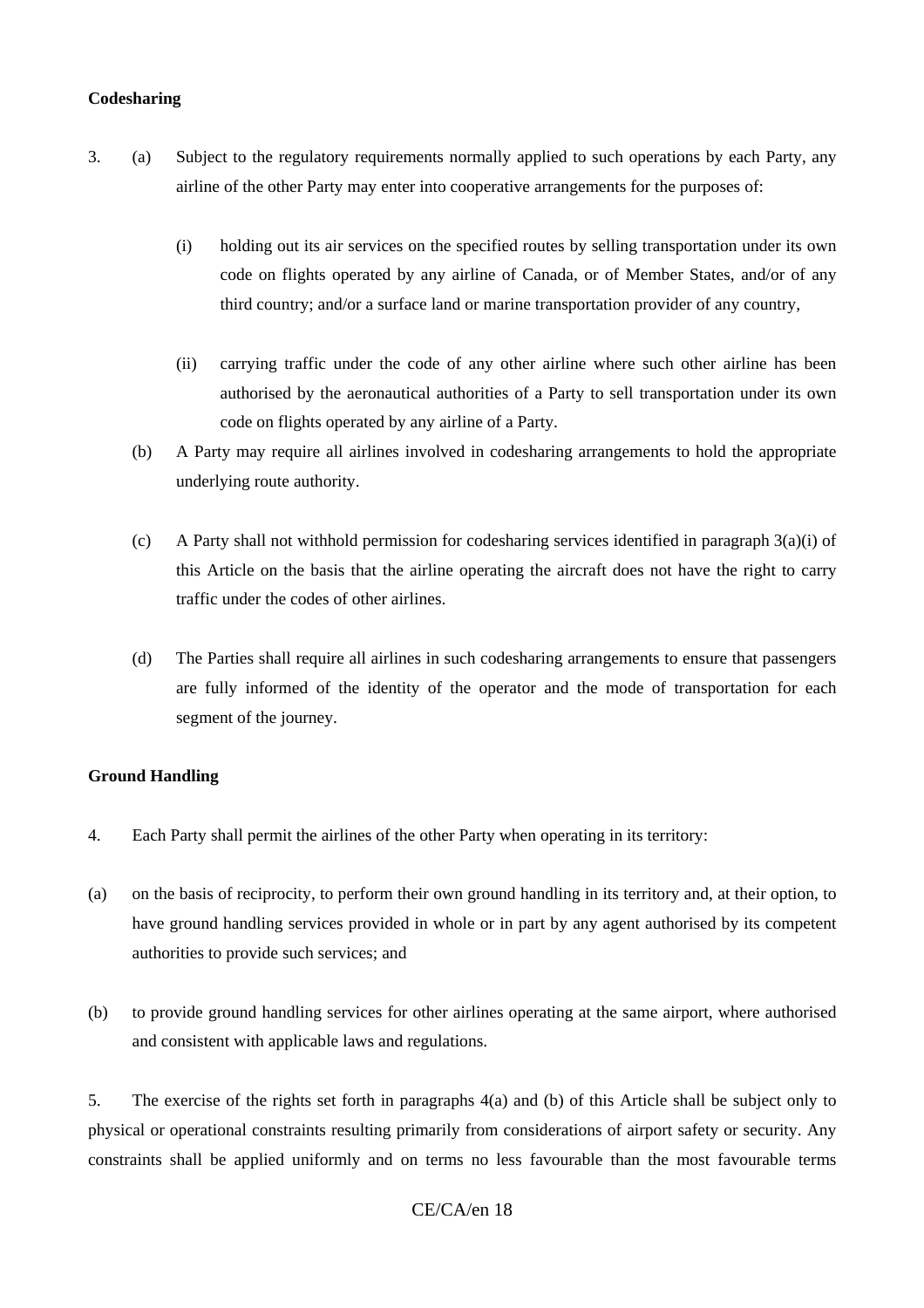available to any airline of any country engaged in similar international air services at the time the constraints are imposed.

## **Airline Representatives**

- 6. Each Party shall permit:
- (a) the airlines of the other Party on the basis of reciprocity, to bring into and to maintain in its territory their representatives and commercial managerial, sales, technical, operational, and other specialist staff, as required in connection with their services;
- (b) these staff requirements at the option of the airlines of the other Party, to be satisfied by their own personnel or, by using the services of any other organisation, company or airline operating in its territory and authorised to perform such services for other airlines; and
- (c) the airlines of the other Party to establish offices in its territory for the promotion and sale of air transportation and related activities.

7. Each Party shall require the representatives and staff of the airlines of the other Party to be subject to its laws and regulations. Consistent with such laws and regulations:

- (a) each Party shall, with the minimum of delay, grant the necessary employment authorisations, visitor visas or other similar documents to the representatives and staff referred to in paragraph 6 of this Article; and
- (b) each Party shall facilitate and expedite the approval of any requirement for employment authorisations for personnel performing certain temporary duties not exceeding ninety (90) days.

## **Sales, Local Expenses, and Transfer of Funds**

- 8. Each Party shall permit the airlines of the other Party:
- (a) to engage in the sale of air transportation in its territory directly or, at the discretion of the airlines, through their agents and to sell transportation in the currency of its territory or, at the discretion of the airlines, in freely convertible currencies of other countries, and any person shall be free to purchase such transportation in currencies accepted by those airlines;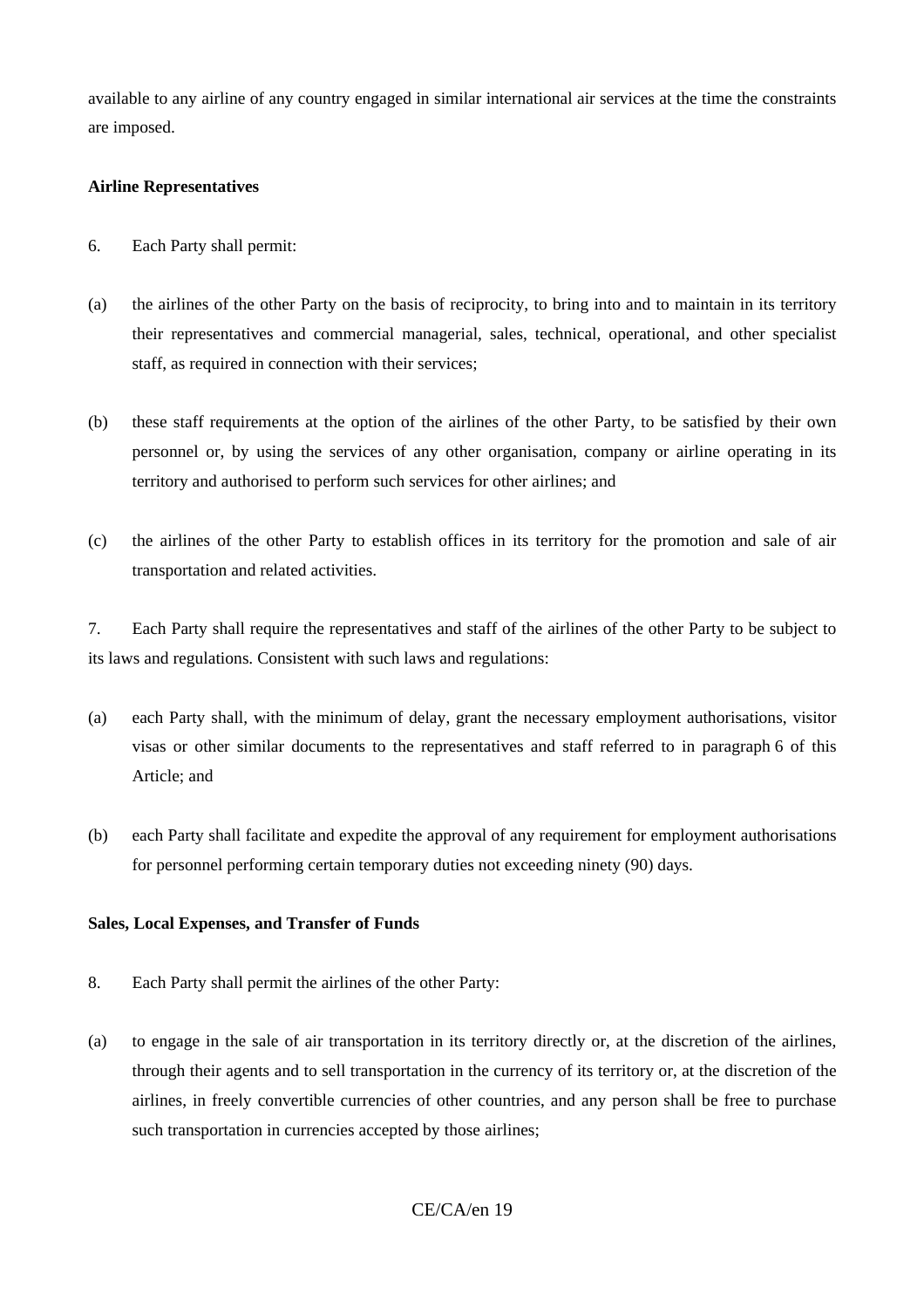- (b) to pay local expenses, including purchases of fuel, in its territory in local currency, or at the discretion of the airlines, in freely convertible currencies; and
- (c) to convert and remit abroad, on demand, funds obtained in the normal course of their operations. Such conversion and remittance shall be permitted without restrictions or delay at the foreign exchange market rates for current payments prevailing at the time of submission of the request for transfer, and shall not be subject to any charges except normal service charges collected by banks for such transactions.

### **Intermodal Services**

- 9. Each Party shall permit airlines operating:
- (a) passenger-combination services, to employ land or maritime surface transportation in connection with the air services. Such transportation may be provided by the airlines through arrangements with surface carriers, or the airlines may elect to perform the surface transportation themselves;
- (b) cargo services, to employ without restriction in connection with the air services any land or maritime surface transportation for cargo to or from any points in the territories of the Parties, or in third countries, including transport to and from all airports with customs facilities and including, where applicable, to transport cargo in bond under applicable laws and regulations; access to airport customs processing and facilities for cargo moving by surface or by air; and to elect to perform their own cargo surface transportation, subject to domestic laws and regulations governing such transportation, or to provide it through arrangements with other surface carriers, including surface transportation operated by airlines of any other country; and
- (c) intermodal services, to offer, at a single through price air and surface transportation combined, provided that passengers and shippers are not misled as to the facts concerning such transportation.

### **Pricing**

10. The Parties shall permit prices to be freely established by the airlines on the basis of free and fair competition. Neither Party shall take unilateral action against the introduction or continuation of a price for international transportation to or from its territory*.*

11. The Parties shall not require prices to be filed with aeronautical authorities.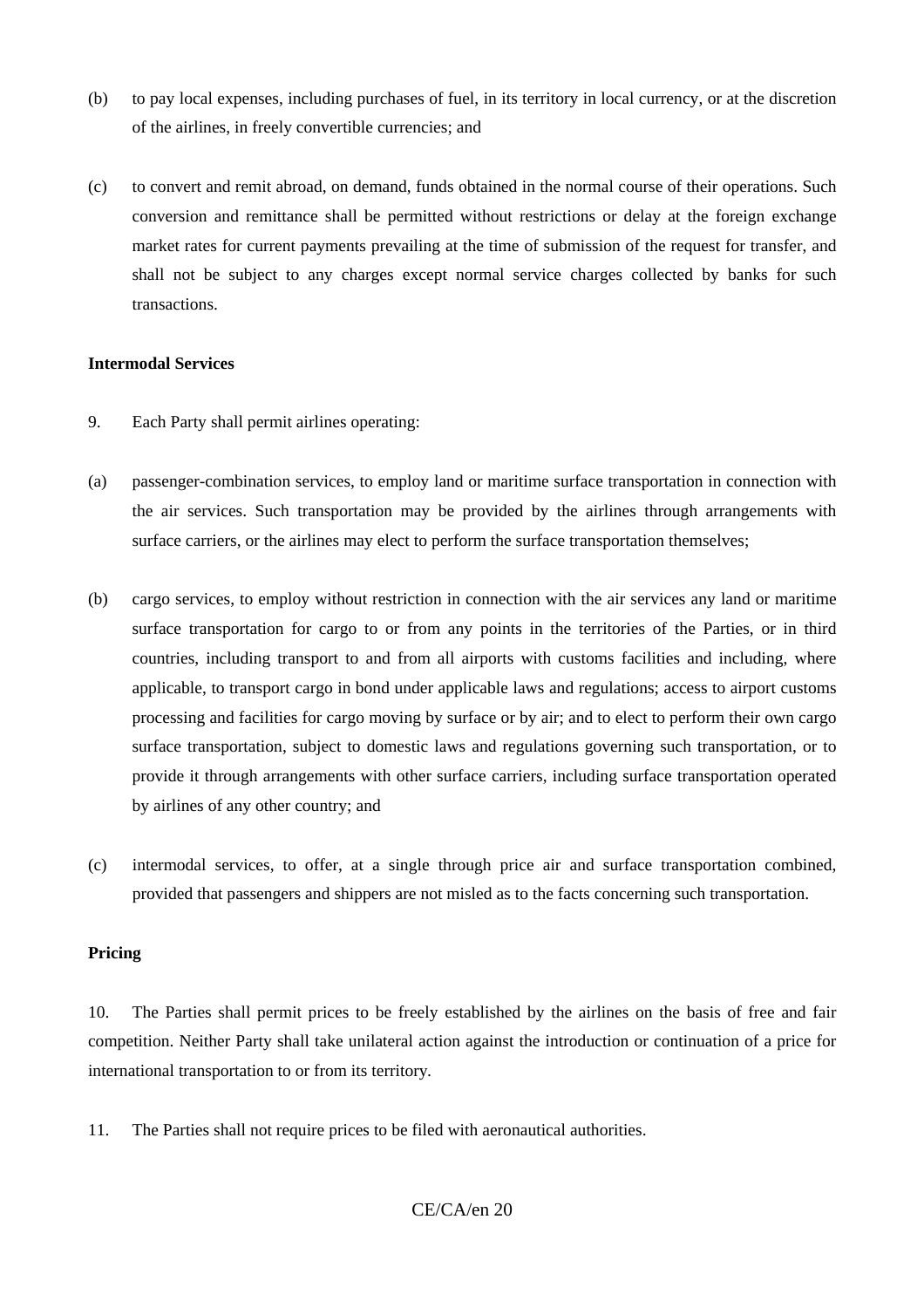12. The Parties shall permit aeronautical authorities to discuss matters such as, but not limited to, prices which may be unjust, unreasonable or discriminatory.

### **Computer Reservation Systems**

13. The Parties shall apply their respective laws and regulations relating to the operations of Computer Reservation Systems in their territories on a fair and non-discriminatory basis.

## **Franchising and Branding**

14. The airlines of any Party may provide air services under this Agreement, pursuant to a franchising or branding arrangement with companies, including airlines, provided that the airline providing the air services holds the appropriate route authority, the conditions prescribed under domestic laws and regulations are met, and subject to the approval of aeronautical authorities.

### **Wet Leasing**

15. For the purposes of providing the air services under this Agreement, provided that the airline providing the air services and the operator of the aircraft in such arrangements hold the appropriate authorities, airlines of the Parties may provide air services under this Agreement using aircraft and flight crew provided by other airlines, including from other countries, subject to the approval of aeronautical authorities. For the purposes of this paragraph, airlines operating the aircraft shall not be required to have underlying route authority.

## **Charter/Non-scheduled Flights**

16. The provisions set out in Articles 4 (Investment), 5 (Application of Laws), 6 (Aviation Safety), 7 (Aviation Security), 8 (Customs Duties, Taxes and Charges), 9 (Statistics), 10 (Consumer Interests), 11 (Availability of Airports and Aviation Facilities and Services), 12 (Charges for Airports and Aviation Facilities and Services), 13 (Commercial Framework), 14 (Competitive Environment), 15 (Air Traffic Management), 17 (Joint Committee) and 18 (Environment) of this Agreement apply as well to charters and other non-scheduled flights operated by air carriers of one Party into or from the territory of the other Party.

17. When granting requested authorisations and permissions to an air carrier on receipt of applications to operate charters and other non-scheduled flights, the Parties shall act with minimum procedural delay.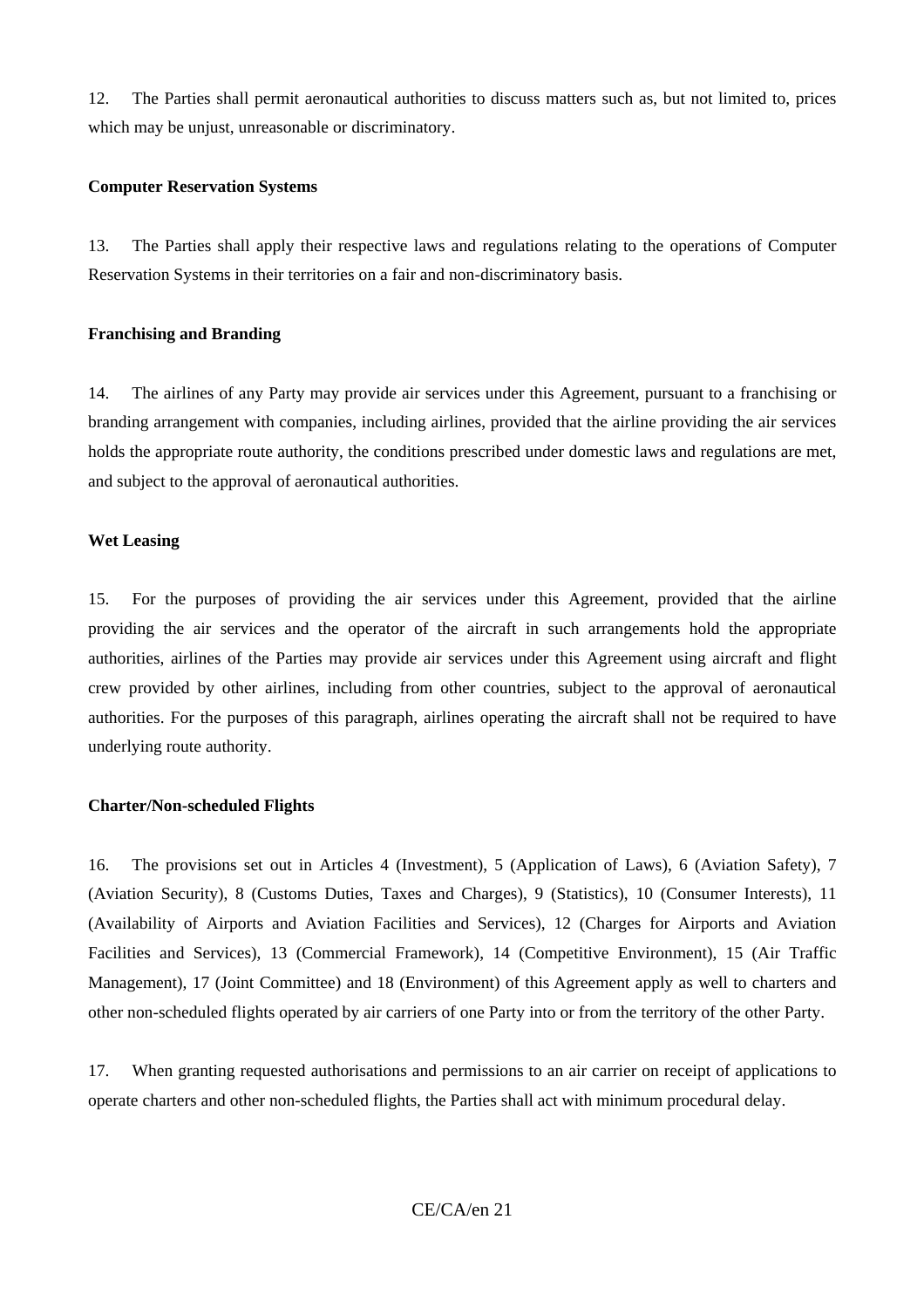#### Competitive Environment

1. The Parties acknowledge that it is their joint objective to have a fair and competitive environment for the operation of the air services. The Parties recognise that fair competitive practices by airlines are most likely to occur where these airlines operate on a fully commercial basis and are not state subsidised. They recognise that matters, such as, but not limited to the conditions under which airlines are privatised, the removal of competition distorting subsidies, equitable and non-discriminatory access to airport facilities and services and to computer reservation systems are key factors to achieve a fair and competitive environment.

2. If a Party finds that conditions exist in the territory of the other Party that would adversely affect a fair and competitive environment and its airlines' operation of the air services under this Agreement, it may submit observations to the other Party. Furthermore, it may request a meeting of the Joint Committee. The Parties accept that the degree to which the objectives in the Agreement related to a competitive environment may be undermined by a subsidy or other intervention is a legitimate subject for discussion in the Joint Committee.

3. Issues that may be raised under this Article 14 include, but are not limited to, capital injections, cross subsidisation, grants, guarantees, ownership, tax relief or tax exemption, protection against bankruptcy or insurance by any government entities. Subject to paragraph 4 of Article 14, a Party, upon notification to the other Party, may approach responsible government entities in the territory of the other Party including entities at the state, provincial or local level to discuss matters relating to this Article.

4. The Parties recognise the cooperation between their respective competition authorities as evidenced by the "Agreement between the Government of Canada and the European Communities regarding the Application of their Competition Laws" done at Bonn on 17 June 1999.

5. If, following consultations in the Joint Committee, a Party believes that the conditions referred to in paragraph 2 of Article 14 persist and are likely to result in significant disadvantage or harm being caused to its airline or airlines, it may take action. A Party may take action under this paragraph from the earlier of the establishment, by a decision of the Joint Committee, of procedures and criteria by the Joint Committee for the exercise of such action or one year from the date that this Agreement is applied provisionally by the Parties or enters into force. Any action taken pursuant to this paragraph shall be appropriate, proportionate and restricted with regard to scope and duration to what is strictly necessary. It shall be exclusively directed towards the entity benefiting from the conditions referred to in paragraph 2, and shall be without prejudice to the right of any Party to take action under Article 21 (Settlement of Disputes).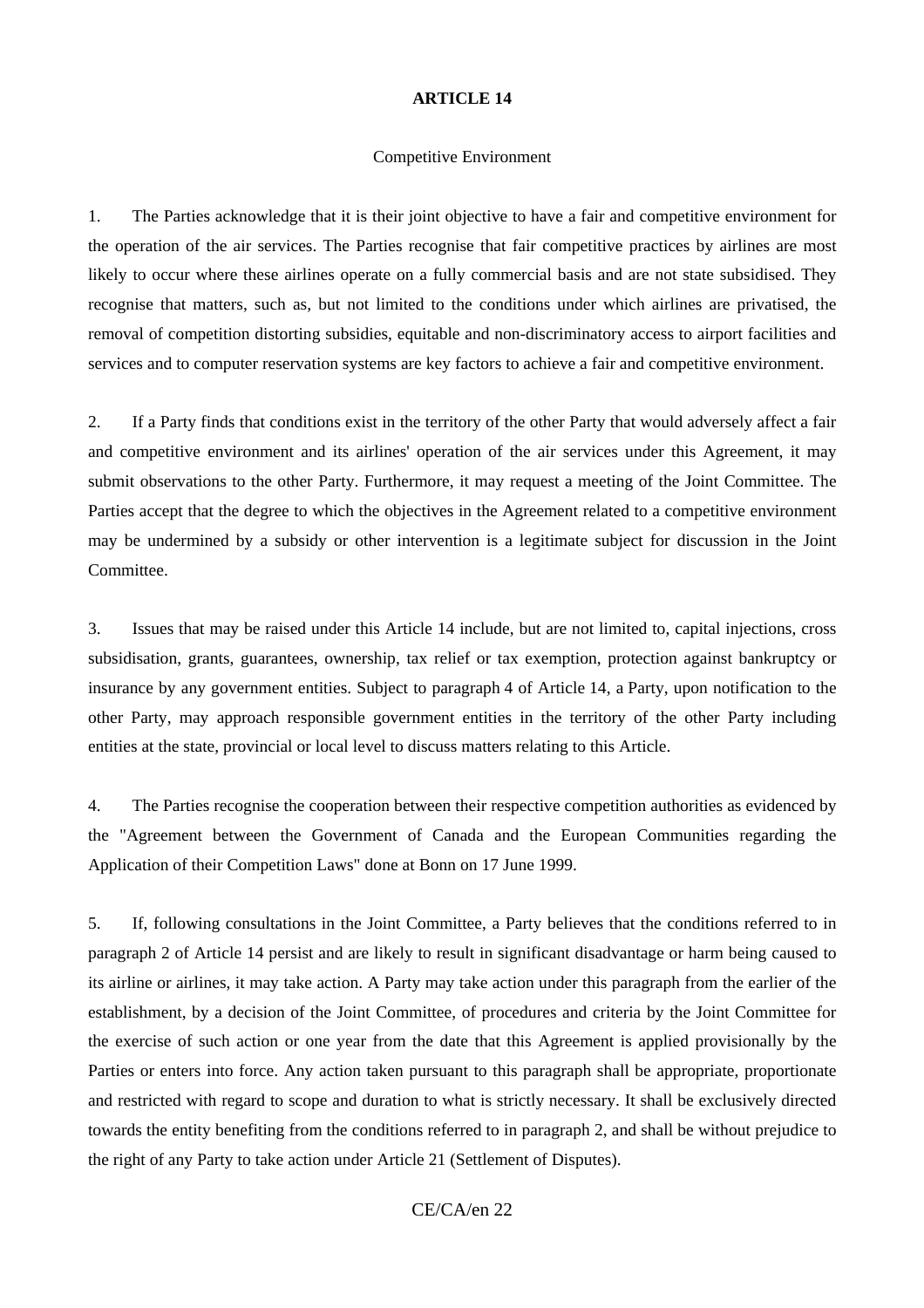#### Air Traffic Management

The Parties shall cooperate on addressing safety oversight and policy issues relating to air traffic management, with a view to optimising overall efficiency, reducing cost, and enhancing the safety and capacity of existing systems. The Parties shall encourage their air navigation service providers to continue to collaborate on interoperability to further integrate both sides' systems where possible, to reduce the environmental impact of aviation, and to share information where appropriate.

### **ARTICLE 16**

#### Continuation of Designations and Authorisations

1. Any airline of Canada or of a Member State holding a current designation from its respective government under an air transport agreement with Canada superseded by this Agreement shall be deemed to be an airline designated to conduct air services.

2. Any airline of Canada or of a Member State holding a licence or authorisation issued by the aeronautical authorities of a Party valid for the operation of air services on the date of entry into force of this Agreement shall, pending issuance of any new or amended licence or authorisation under this Agreement, continue to have all the authorities provided in the said licence or authorisation and be deemed to have therein the authority to operate air services as provided for in this Agreement.

3. Nothing in this Article shall prevent an airline of a Party not referred to in paragraphs 1 or 2 above from being designated or authorised to conduct air services.

## **ARTICLE 17**

#### Joint Committee

1. The Parties hereby establish a committee composed of representatives of the Parties (hereinafter referred to as the "Joint Committee").

2. The Joint Committee shall identify aeronautical authorities and other competent authorities for matters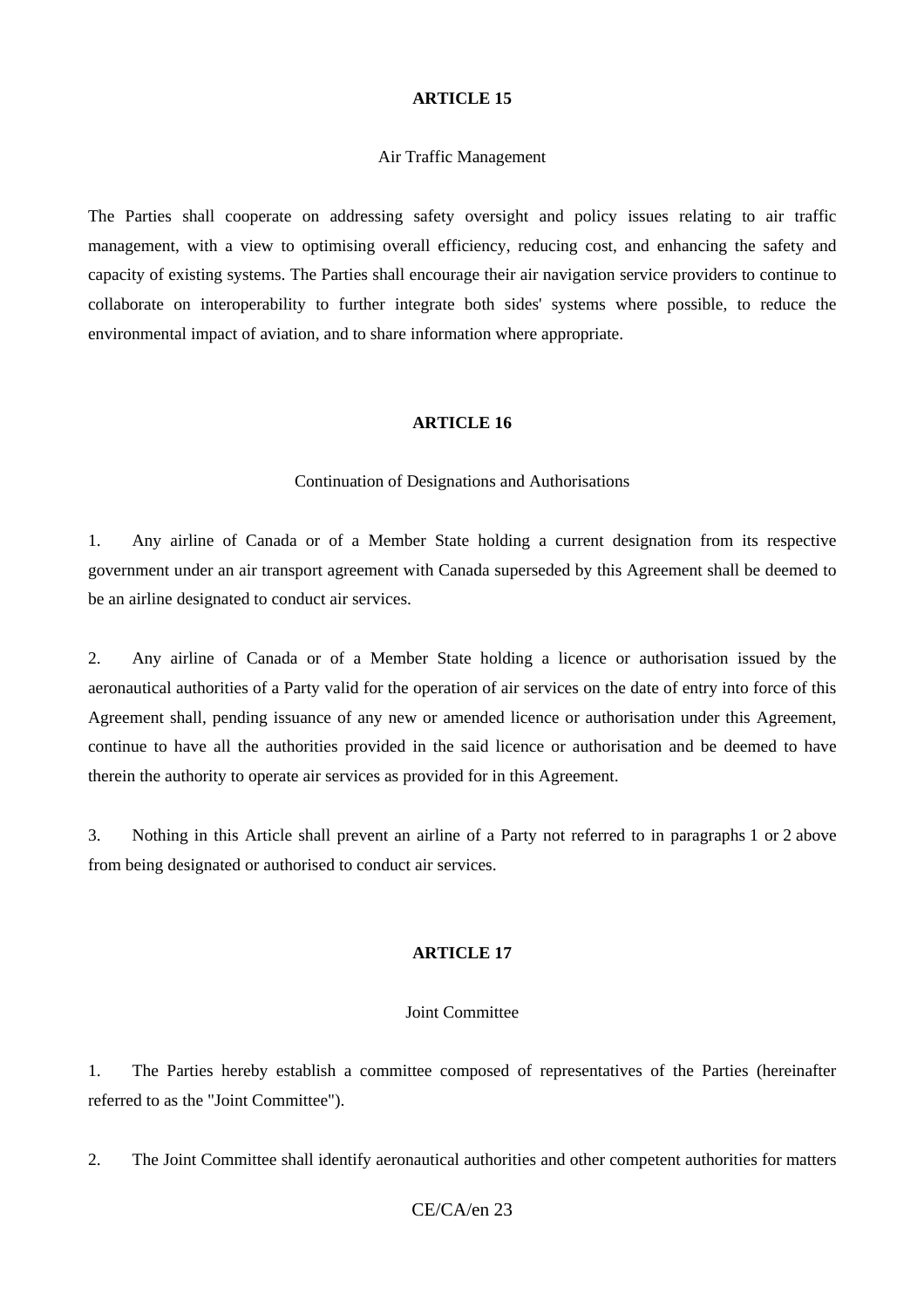covered under this Agreement and facilitate contacts between them.

3. The Joint Committee shall meet as and when necessary and at least once a year. Either Party may request the convening of a meeting.

4. A Party may also request a meeting of the Joint Committee to consult regarding any question relating to the interpretation or application of this Agreement and to seek to resolve any concerns raised by the other Party. Such a meeting shall begin at the earliest possible date, but not later than two months from the date of receipt of the request, unless the Parties decide otherwise.

5. The Joint Committee shall adopt decisions where expressly provided by the Agreement.

6. The Joint Committee shall foster cooperation between the Parties and may consider any matter related to the operation or implementation of this Agreement, including, but not limited to:

- (a) reviewing market conditions affecting air services under this agreement;
- (b) exchanging information, including advising as to changes to domestic law and policies, which affect the Agreement;
- (c) considering potential areas for the further development of the Agreement, including the recommendation of amendments to the Agreement;
- (d) recommending conditions, procedures, and amendments required for new Member States to become Parties to this Agreement; and
- (e) discussing issues related to investment, ownership and control, and confirming when the conditions for the progressive opening of traffic rights as set out in Annex 2 of this Agreement are met.

7. The Joint Committee shall develop cooperation and foster expert-level exchanges on new legislative or regulatory initiatives.

- 8. The Joint Committee shall adopt, by decision, its rules of procedure.
- 9. All decisions of the Joint Committee shall be made by consensus.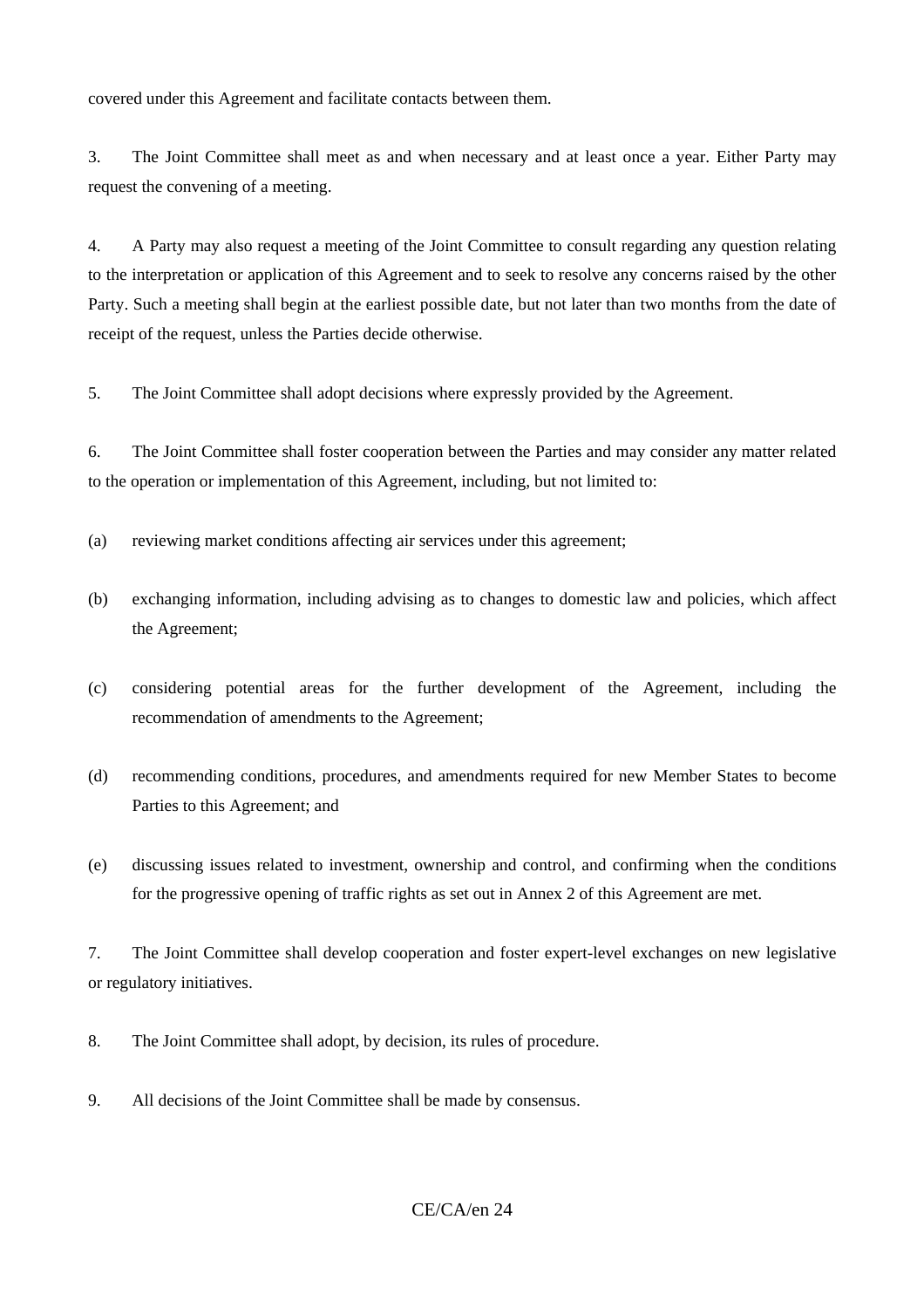#### Environment

1. The Parties recognise the importance of protecting the environment when developing and implementing international aviation policy.

2. Without prejudice to the rights and obligations of the Parties under international law and the Convention, each Party within its own sovereign jurisdiction shall have the right to take and apply the appropriate measures to address the environmental impacts of air transport provided that such measures are applied without distinction as to nationality.

3. The Parties recognise that the costs and benefits of measures to protect the environment must be carefully weighed in developing international aviation policy. When a Party is considering proposed environmental measures, it should evaluate possible adverse effects on the exercise of rights contained in this Agreement, and, if such measures are adopted, it should take appropriate steps to mitigate any such adverse effects.

4. The Parties recognise the importance of working together, and within the framework of multilateral discussions, to consider the effects of aviation on the environment and the economy, and to ensure that any mitigating measures are fully consistent with the objectives of this Agreement.

5. When environmental measures are established, the aviation environmental standards adopted by International Civil Aviation Organization in Annexes to the Convention shall be followed except where differences have been filed.

6. The Parties shall endeavour to consult each other on matters of the environment, including on planned measures likely to have a significant effect on the international air services covered by this Agreement, with a view to achieve compatible approaches to the extent possible. Consultations shall start within 30 days of receipt of such a request, or any other period of time where mutually determined.

### **ARTICLE 19**

### Labour Matters

1. The Parties recognise the importance of considering the effects of this Agreement on labour,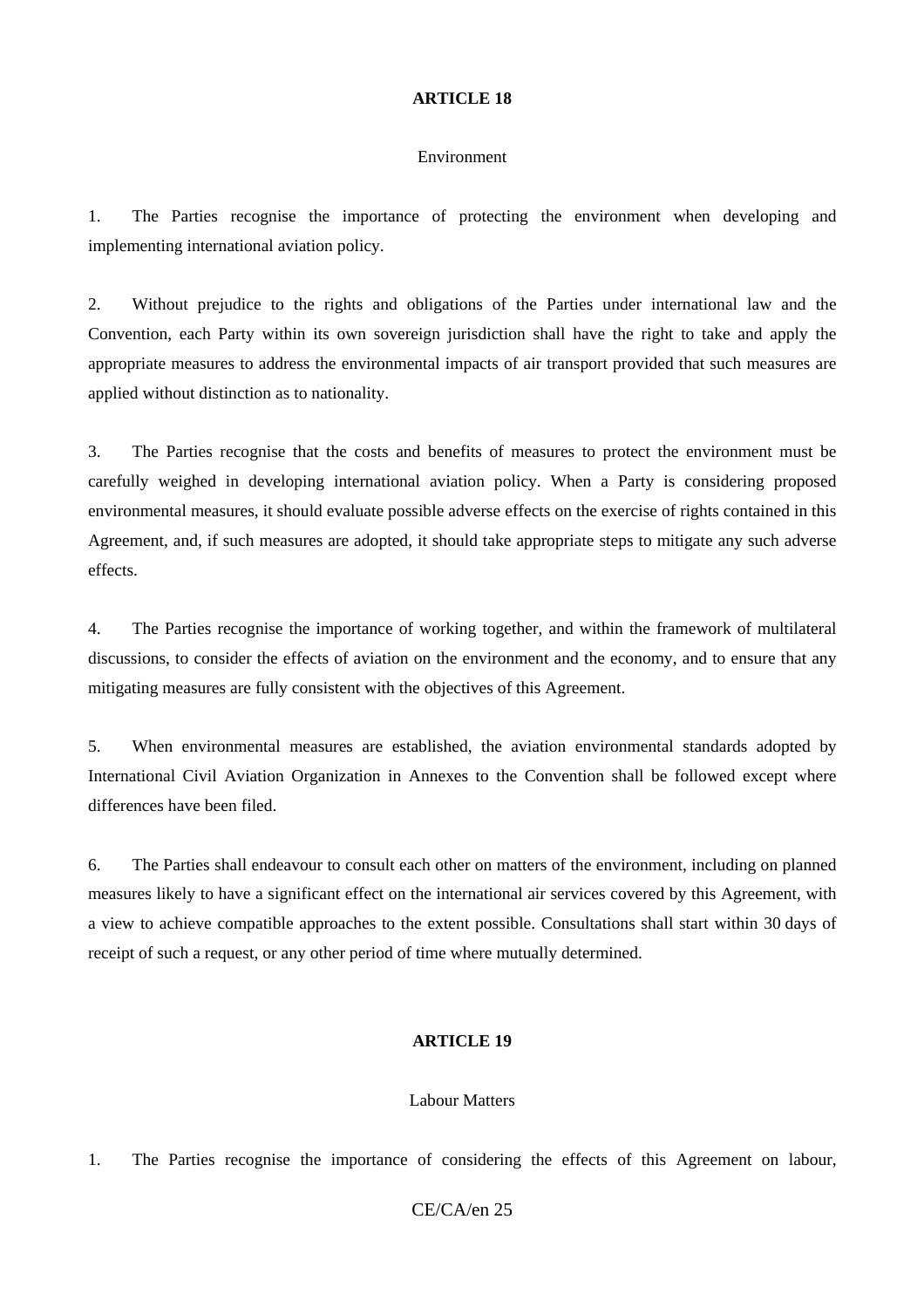employment and working conditions.

2. Either Party may request a meeting of the Joint Committee under Article 17 in order to discuss the labour matters referred to in paragraph 1 of this Article.

### **ARTICLE 20**

### International Cooperation

The Parties may bring to the Joint Committee under Article 17 issues related to:

(a) air transport and international organisations;

(b) possible developments in relations between the Parties and other countries in air transport; and

(c) trends in bilateral or multilateral arrangements

including, where possible, proposals on the development of coordinated positions in these fields.

## **ARTICLE 21**

### Settlement of Disputes

1. If any dispute arises between the Parties relating to the interpretation or application of this Agreement they shall in the first place endeavour to settle it through formal consultations within the Joint Committee. Such formal consultations shall begin as soon as possible and notwithstanding paragraph 4 of Article 17 within a period of no more than 30 days from the date of receipt by one Party of the written request made by the other Party, referring to this Article, unless otherwise decided by the Parties.

2. If the dispute is not resolved within 60 days of the receipt of the request for formal consultations, it may be referred to a person or body for decision by consent of the Parties. If the Parties do not so consent, the dispute shall, at the request of either Party be submitted to arbitration by a tribunal of three arbitrators in accordance with the procedures set forth below.

3. Within 30 days from the receipt of a request for arbitration each Party to the dispute shall nominate an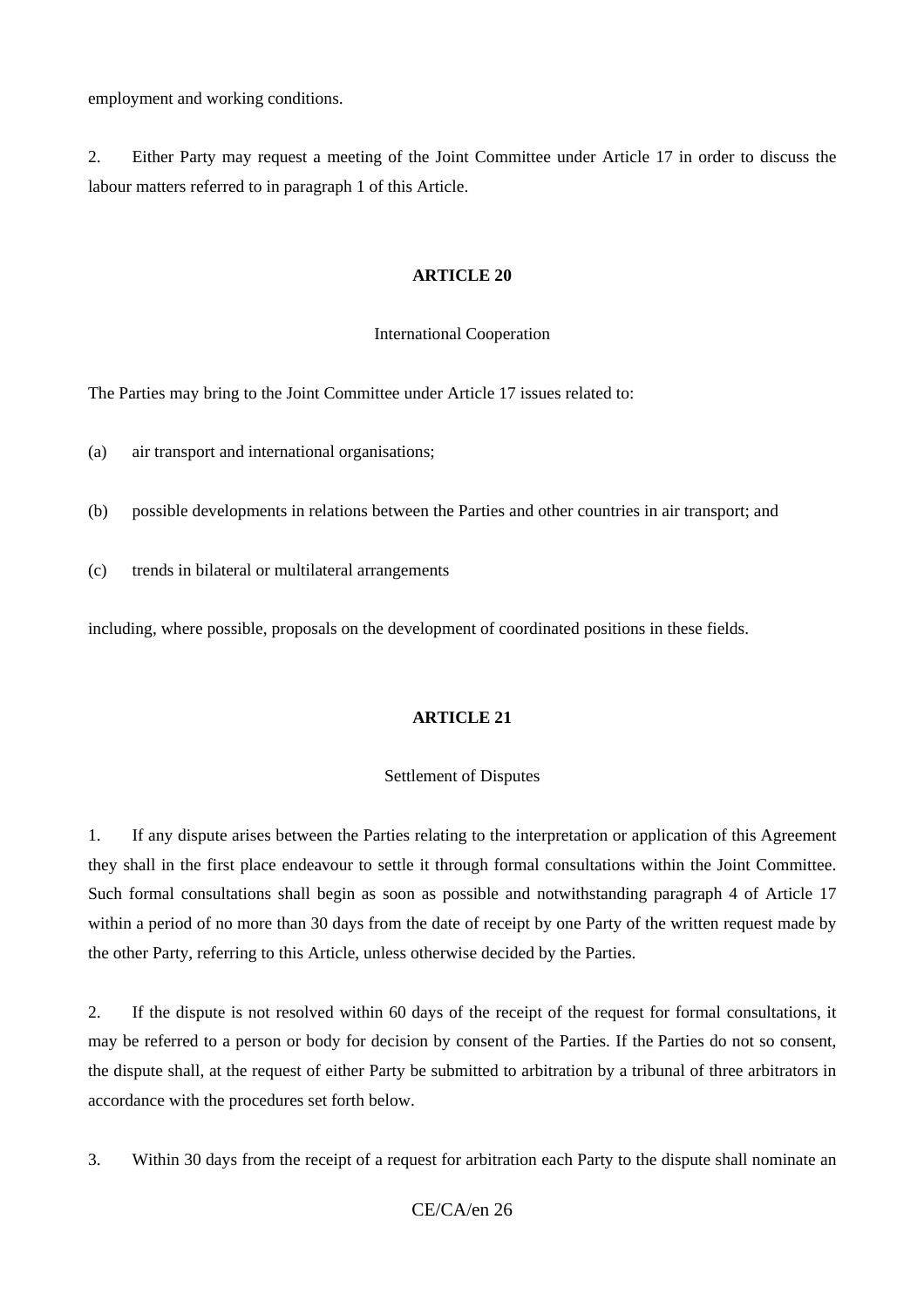independent arbitrator. The third arbitrator shall be appointed within a further period of 45 days by agreement between the two arbitrators named by the Parties. If either of the Parties fails to nominate an arbitrator within the period specified, or if the third arbitrator is not appointed within the period specified, the President of the Council of the International Civil Aviation Organization may be requested by either Party to appoint an arbitrator or arbitrators as the case requires. If the President is of the same nationality as one of the Parties, the most senior Vice President who is not disqualified on that ground shall make the appointment. In all cases the third arbitrator shall be a national of a third State, shall act as President of the Tribunal and shall determine the place where arbitration will be held.

4. The Tribunal shall establish its own rules of procedure and the timetable for the proceedings.

5. At the request of a Party the Tribunal may order the other Party to the dispute to implement interim relief measures pending the Tribunal's final determination.

6. The Tribunal shall attempt to render a written decision within 180 days from the receipt of the request for arbitration. The decision of the majority of the Tribunal shall prevail.

7. If the Tribunal determines that there has been a violation of this Agreement and the responsible Party does not cure the violation, or does not reach a resolution with the other Party to the dispute on a mutually satisfactory solution within 30 days after notification of the Tribunal's decision, the other Party may suspend the application of equivalent benefits arising under this Agreement until such time as the dispute has been resolved.

8. The expenses of the Tribunal shall be shared equally between the Parties to the dispute.

9. For the purposes of this Article, the European Community and the Member States shall act together.

## **ARTICLE 22**

## Amendment

Any amendment to this Agreement may be mutually determined by the Parties pursuant to consultations held in conformity with Article 17 (Joint Committee) of this Agreement. Amendments shall come into force in accordance with the terms set out in Article 23 (Entry into Force and Provisional Application).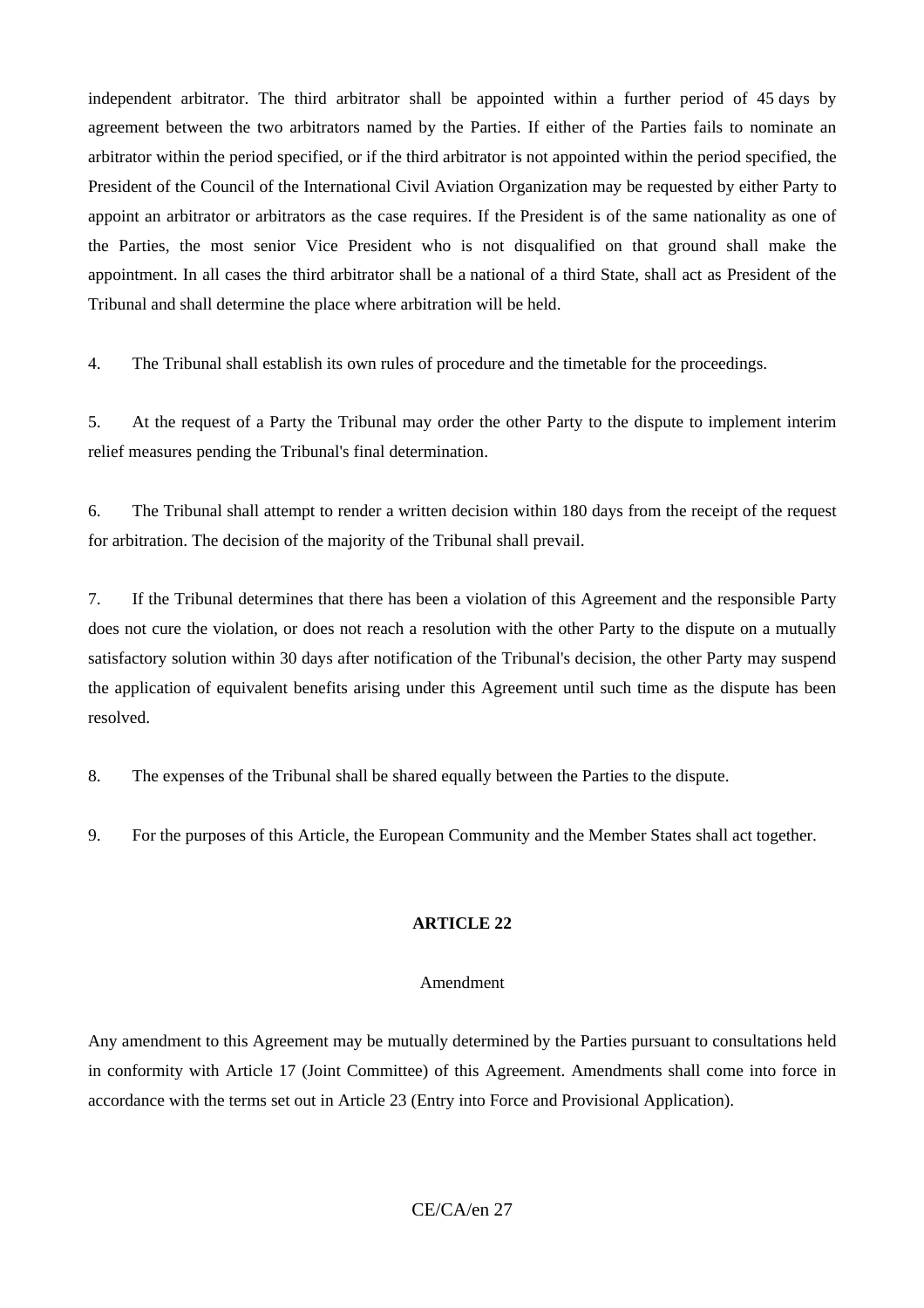#### Entry into Force and Provisional Application

1. This Agreement shall enter into force one month after the date of the latest diplomatic note in which the Parties confirm that all necessary procedures for the entry into force of this Agreement have been completed. For purposes of this exchange, Member States and the European Community nominate the General Secretariat of the Council. Canada shall deliver to the General Secretariat of the Council of the European Union the diplomatic note(s) to the European Community and its Member States, and the General Secretariat of the Council of the European Union shall deliver to Canada the diplomatic notes from the European Community and its Member States. The diplomatic note or notes from the European Community and its Member States shall contain communications from each Member State confirming that its necessary procedures for entry into force of this Agreement have been completed.

2. Notwithstanding paragraph 1 of this Article, the Parties agree to provisionally apply this Agreement in accordance with the provisions of domestic law of the Parties from the first day of the month following the date of the latest note of which the Parties have notified each other of the completion of the relevant domestic procedures to provisionally apply this Agreement.

### **ARTICLE 24**

#### Termination

A Party may at any time give notice in writing through diplomatic channels to the other Party of its decision to terminate this Agreement. Such notice shall be communicated simultaneously to the International Civil Aviation Organization and the United Nations Secretariat. The Agreement shall terminate one (1) year after the date of receipt of the notice by the other Party, unless the notice to terminate is withdrawn by mutual consent before the expiry of this period. In the absence of an acknowledgement of receipt by the other Party, the notice shall be deemed to have been received fourteen (14) days after the receipt of the notice by the International Civil Aviation Organization and the United Nations Secretariat.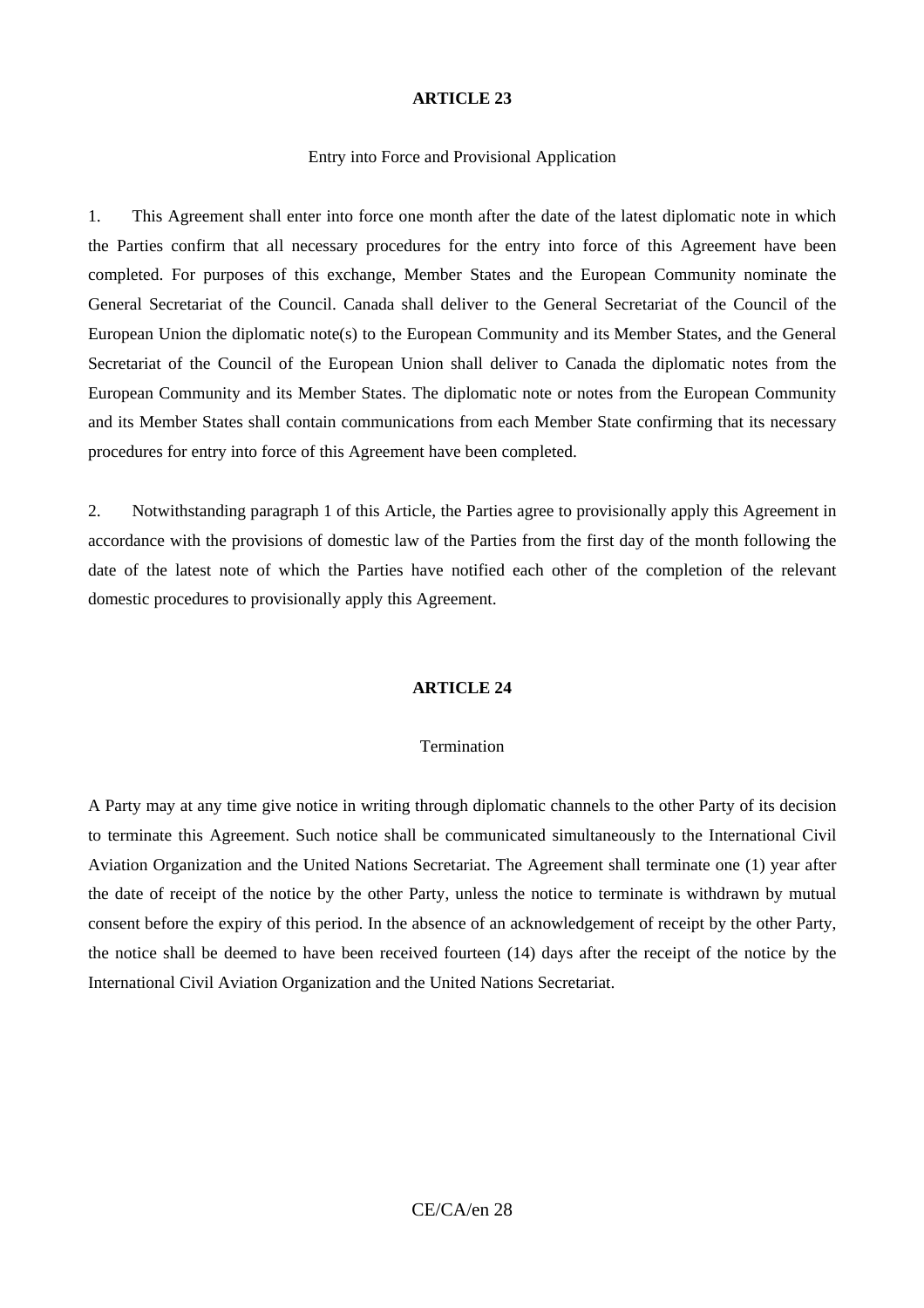#### Registration of the Agreement

This Agreement and any amendment thereto shall be registered with the International Civil Aviation Organization and the United Nations Secretariat, in accordance with Article 102 of the Charter of the United Nations, following its entry into force. The other Party shall be informed of registration as soon as this has been confirmed by the Secretariats of the International Civil Aviation Organization and the United Nations.

#### **ARTICLE 26**

#### Relationship to Other Agreements

1. If the Parties become parties to a multilateral agreement, or endorse a decision adopted by the International Civil Aviation Organisation or another international intergovernmental organisation, that addresses matters covered by this Agreement, they shall consult in the Joint Committee to determine the extent to which this Agreement is affected by the provisions of the multilateral agreement or decision and whether this Agreement should be revised to take into account such developments.

2. During the period of provisional application pursuant to paragraph 2 of Article 23 (Entry into Force and Provisional Application) of the Agreement, the bilateral agreements listed in Annex 3 of this Agreement shall be suspended except to the extent provided in Annex 2 of this Agreement. Upon entry into force pursuant to paragraph 1 of Article 23 of this Agreement, this Agreement shall supersede the relevant provisions of the bilateral agreements listed in Annex 3 of this Agreement except to the extent provided in Annex 2 of this Agreement.

IN WITNESS WHEREOF, the undersigned, duly authorised thereto by their respective Governments, have signed this Agreement.

DONE in duplicate at on this day of , 200 in the Bulgarian, Czech, Danish, Dutch, English, Estonian, Finnish, French, German, Greek, Hungarian, Italian, Latvian, Lithuanian, Maltese, Polish, Portuguese, Romanian, Slovak, Slovene, Spanish, Swedish languages, each version being equally authentic.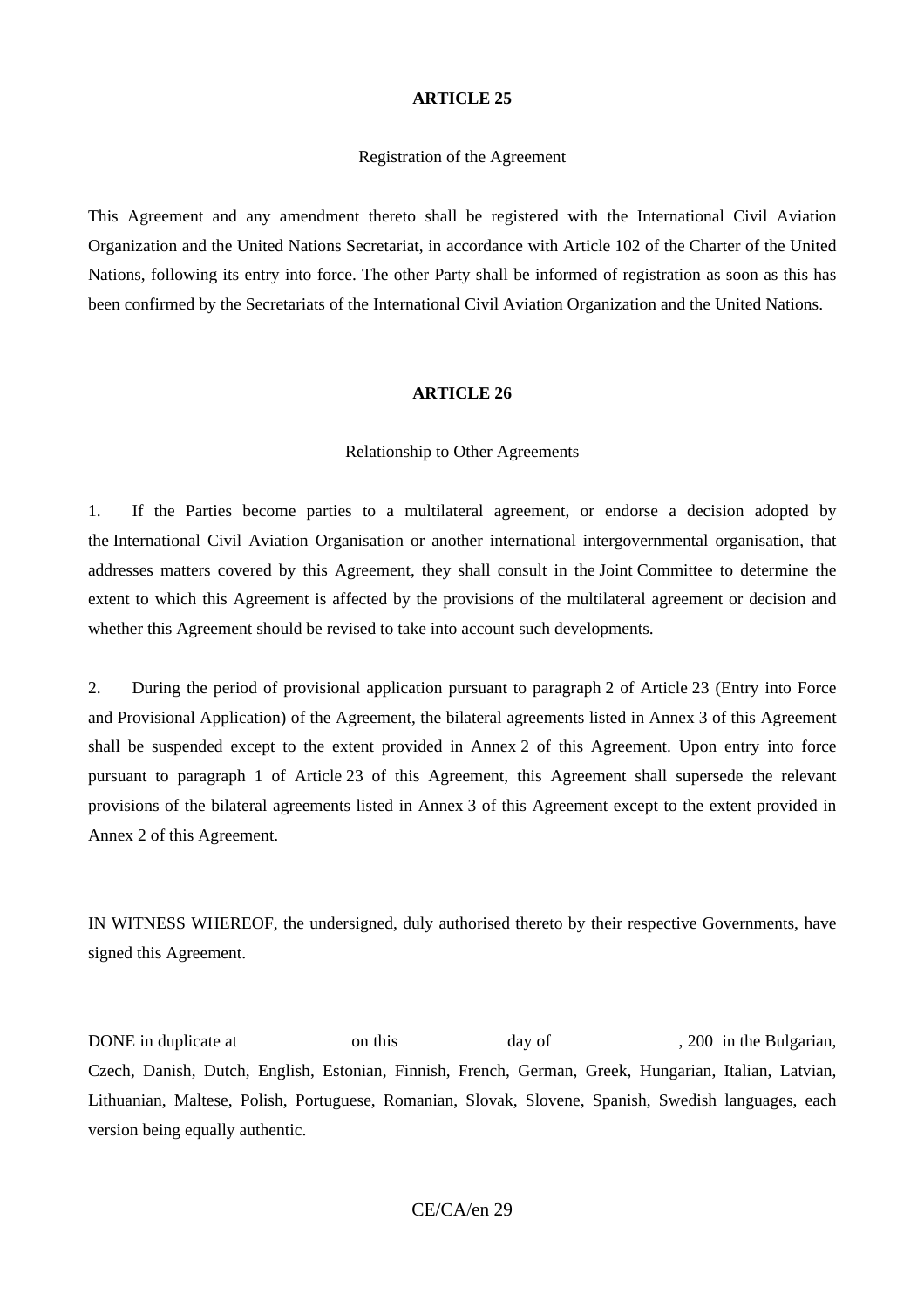### **ROUTE SCHEDULE**

- 1. For the purposes of paragraph 1(c) of Article 2 of this Agreement each Party shall permit the airlines of the other Party to provide transportation on the routes specified hereunder:
	- (a) For the airlines of Canada:

 Points Behind – Points in Canada – Intermediate Points – Points in and within Member States – Points Beyond

(b) For the airlines of the European Community:

 Points Behind – Points in Member States – Intermediate Points – Points in and within Canada – Points Beyond

- 2. Airlines of a Party may on any or all flights and at its option:
	- (a) operate flights in either or both directions;
	- (b) combine different flight numbers within one aircraft operation;
	- (c) serve behind, intermediate and beyond points and points in the territory of any Party and in any combination or any order;
	- (d) omit stops at any point or points;
	- (e) transfer traffic from any of its aircraft to any of its other aircraft without any limitation as to change in type or number of aircraft operated at any point;
	- (f) serve points behind any point in that Party's territory with or without change of aircraft or flight number and hold out and advertise such services to the public as through services;
	- (g) make stopovers at any points whether within or outside the territory of either Party;
	- (h) carry transit traffic at intermediate points and at points in the territory of the other Party;

## CE/CA/Annex 1/en 1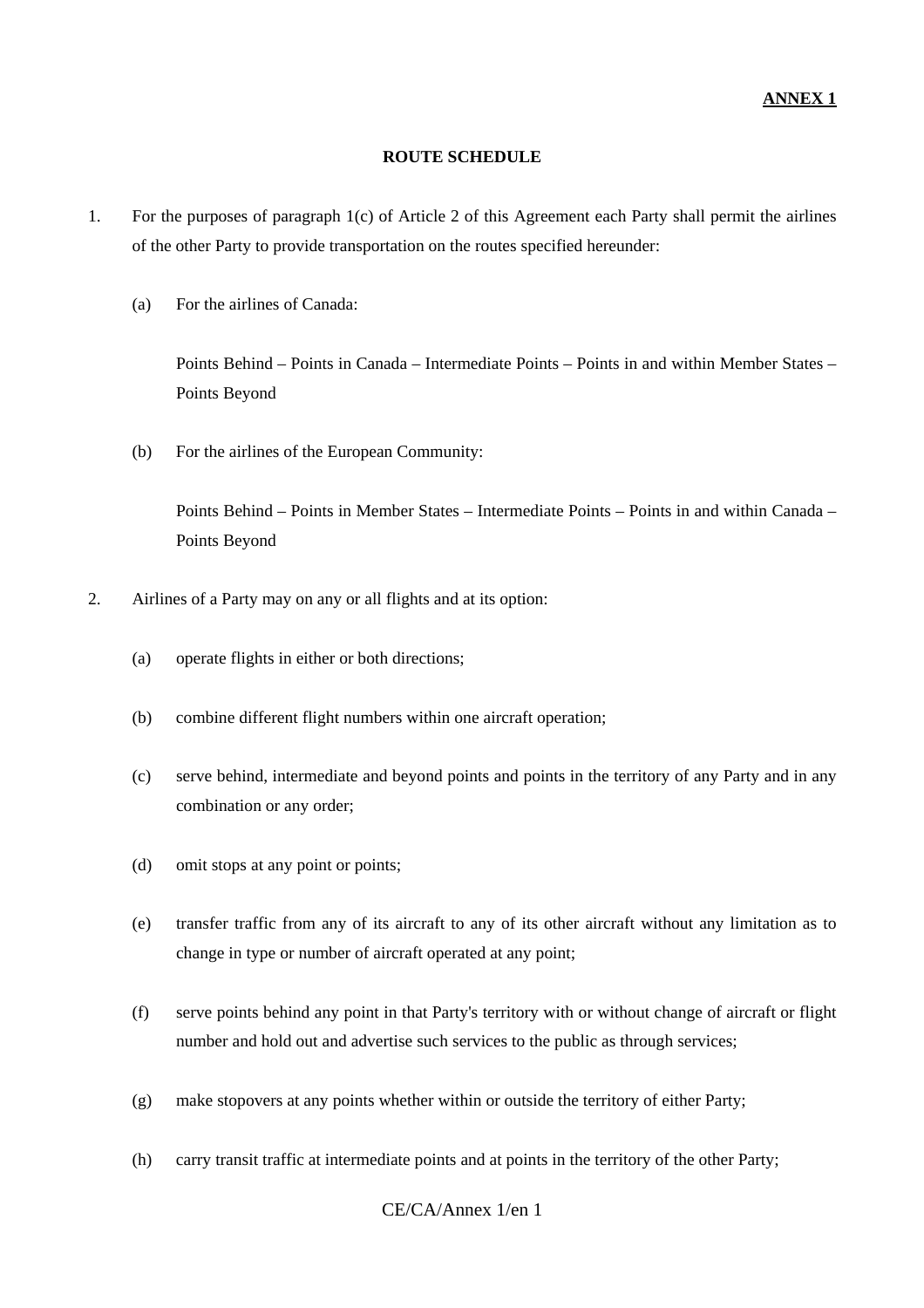- (i) combine traffic on the same aircraft regardless of where such traffic originates; and
- (j) provide service through codesharing consistent with paragraph 3 of Article 13 (Commercial Framework) of this Agreement;

 without directional or geographic limitation and without loss of any right to carry traffic otherwise permissible under this Agreement.

\_\_\_\_\_\_\_\_\_\_\_\_\_\_\_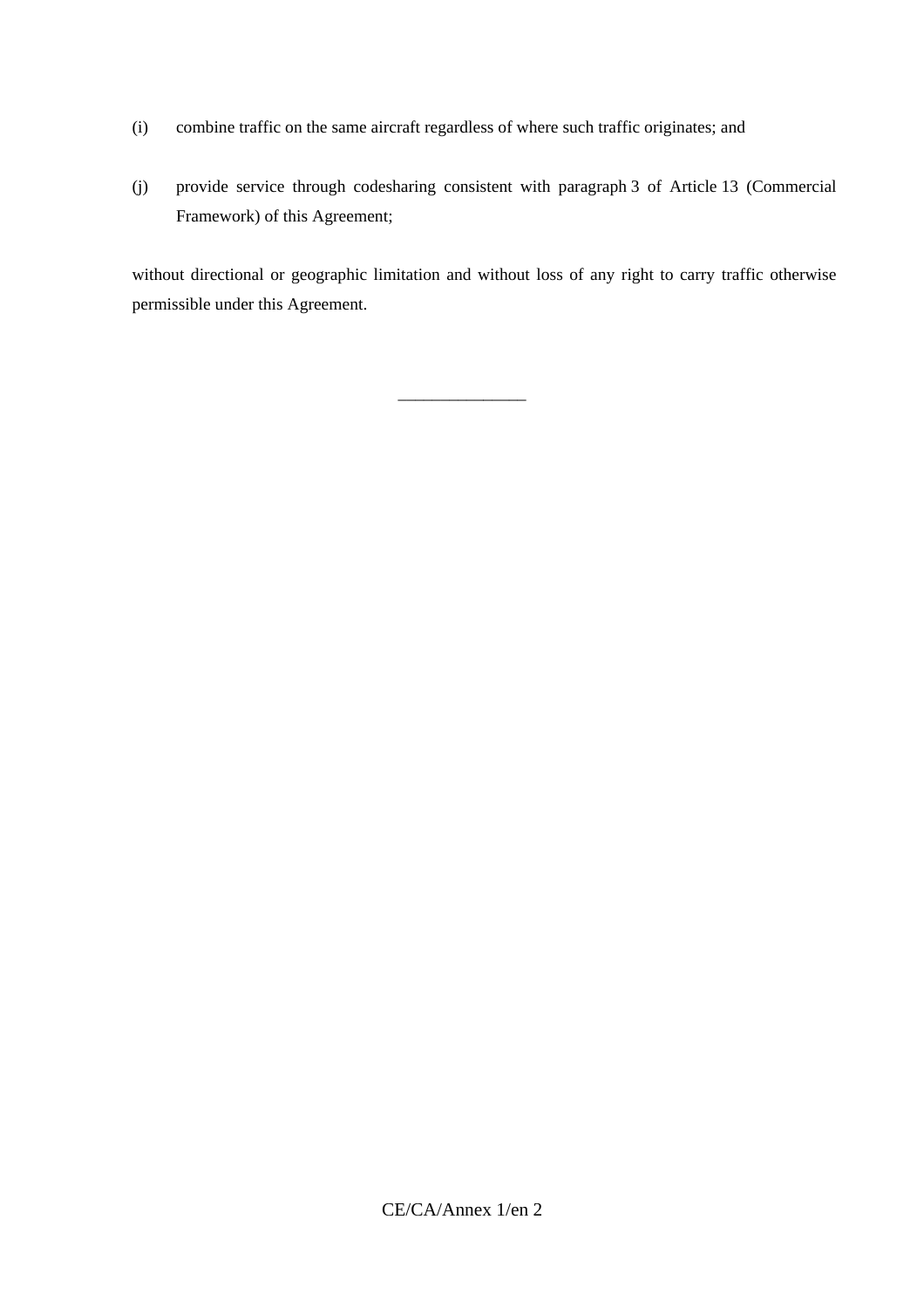## **ANNEX 2**

## **ARRANGEMENTS FOR THE AVAILABILITY OF RIGHTS**

## SECTION 1

### **Ownership and Control of the Airlines of both Parties**

- 1. Notwithstanding Article 4 (Investment), ownership of a Party's airlines by nationals of all other Parties shall be allowable, on the basis of reciprocity, to the extent permitted by Canada's domestic laws and regulations for foreign investment in airlines.
- 2. Notwithstanding paragraph 2(c) of Article 3 (Designation, Authorisation and Revocation) and Article 4 (Investment) of the Agreement, the following provision shall apply with respect to ownership and control of airlines in place of paragraph 2(c) of Article 3 (Designation, Authorisation and Revocation) until the laws and regulations referred to in paragraph  $2(c)$  and (d) of Section 2 of this Annex dictate otherwise:

 "in the case of an airline of Canada, substantial ownership and effective control of the airline are vested in nationals of Canada, the airline is licensed as a Canadian airline, and the airline has its principal place of business in Canada; in the case of an airline of a Member State, substantial ownership and effective control of the airline is vested in nationals of Member States, Iceland, Liechtenstein, Norway or Switzerland, the airline is licensed as a Community airline, and the airline has its principal place of business in a Member State".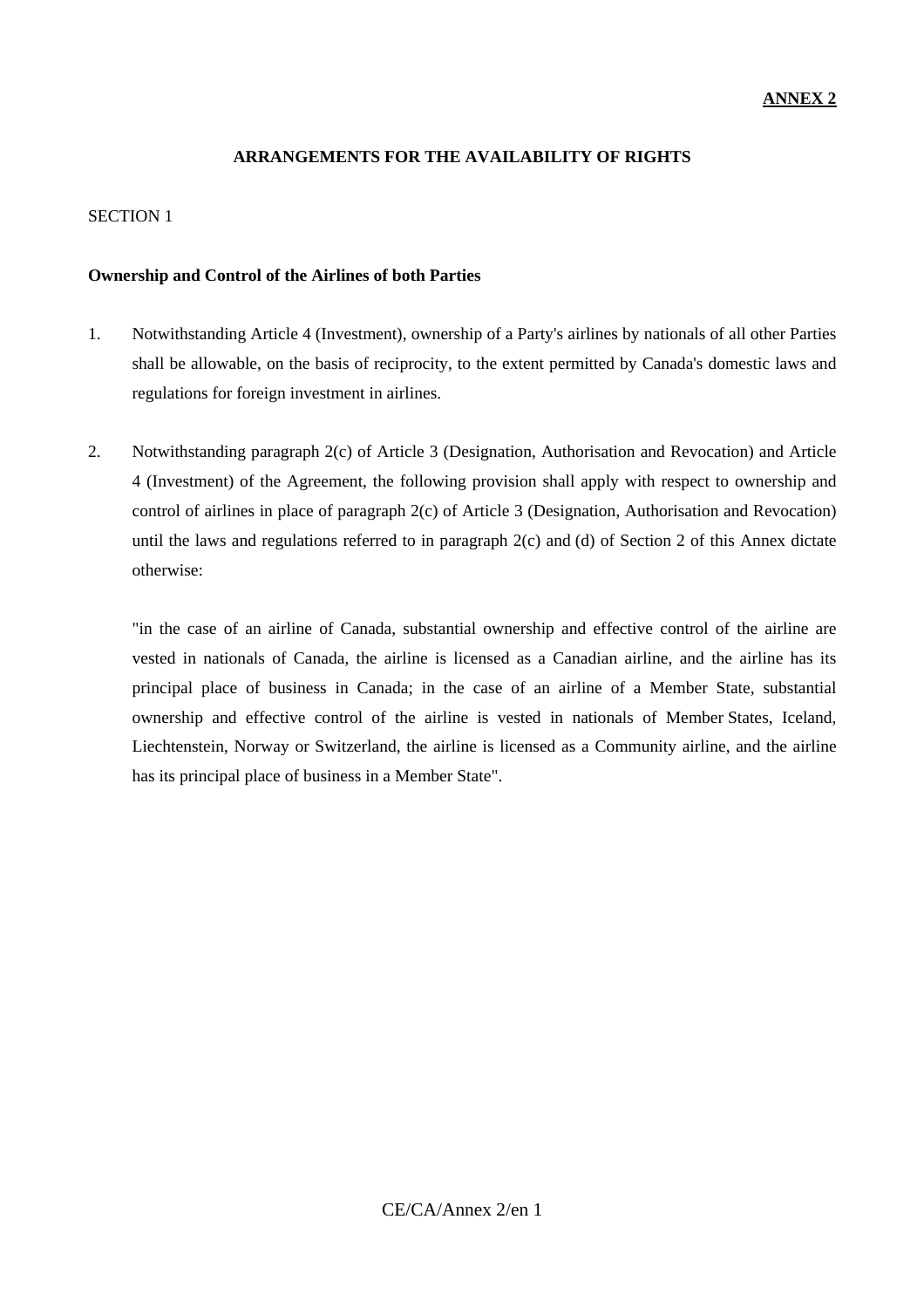### SECTION 2

### **Progressive Availability of Traffic Rights**

- 1. When exercising the traffic rights set out in paragraph 2 of this Section, the airlines of the Parties shall enjoy the operational flexibilities permitted in paragraph 2 of Annex 1.
- 2. Notwithstanding the traffic rights set out in Annex 1 of this Agreement:
	- (a) when the national laws and regulations of both Parties permit nationals of the other Party to own and control up to a total of 25 per cent of the voting interests of its airlines, the following rights shall apply:
		- (i) for passenger-combination and all-cargo services, for Canadian airlines, the right to provide international transportation between any Points in Canada and any Points in Member States; for Community airlines, the right to provide air services between any Points in Member States and any Points in Canada. In addition, for passenger-combination and all-cargo services, for airlines of a Party, the right to provide international transportation to and from Points in third countries via any points in the territory of that Party with or without change of aircraft or flight number and hold out and advertise such services to the public as through services;
		- (ii) for all-cargo services, for airlines of both Parties, the right to provide international transportation between the territory of the other Party and points in third countries in conjunction with services between points in its territory and points in the territory of the other Party;
		- (iii) for passenger-combination and all-cargo services, for airlines of both Parties, operating rights that are provided for in bilateral air transport agreements between Canada and Member States listed in Section 1 of Annex 3, and the operating rights in arrangements that were being applied between Canada and individual Member States, as specified in Section 2 of Annex 3. With respect to beyond fifth freedom rights specified in this subparagraph, all limitations other than geographic limitations, limitations as to the number of points and specified frequency limitations shall no longer apply; and
		- (iv) for greater certainty, the rights contained in subparagraph (i) and (ii) above shall be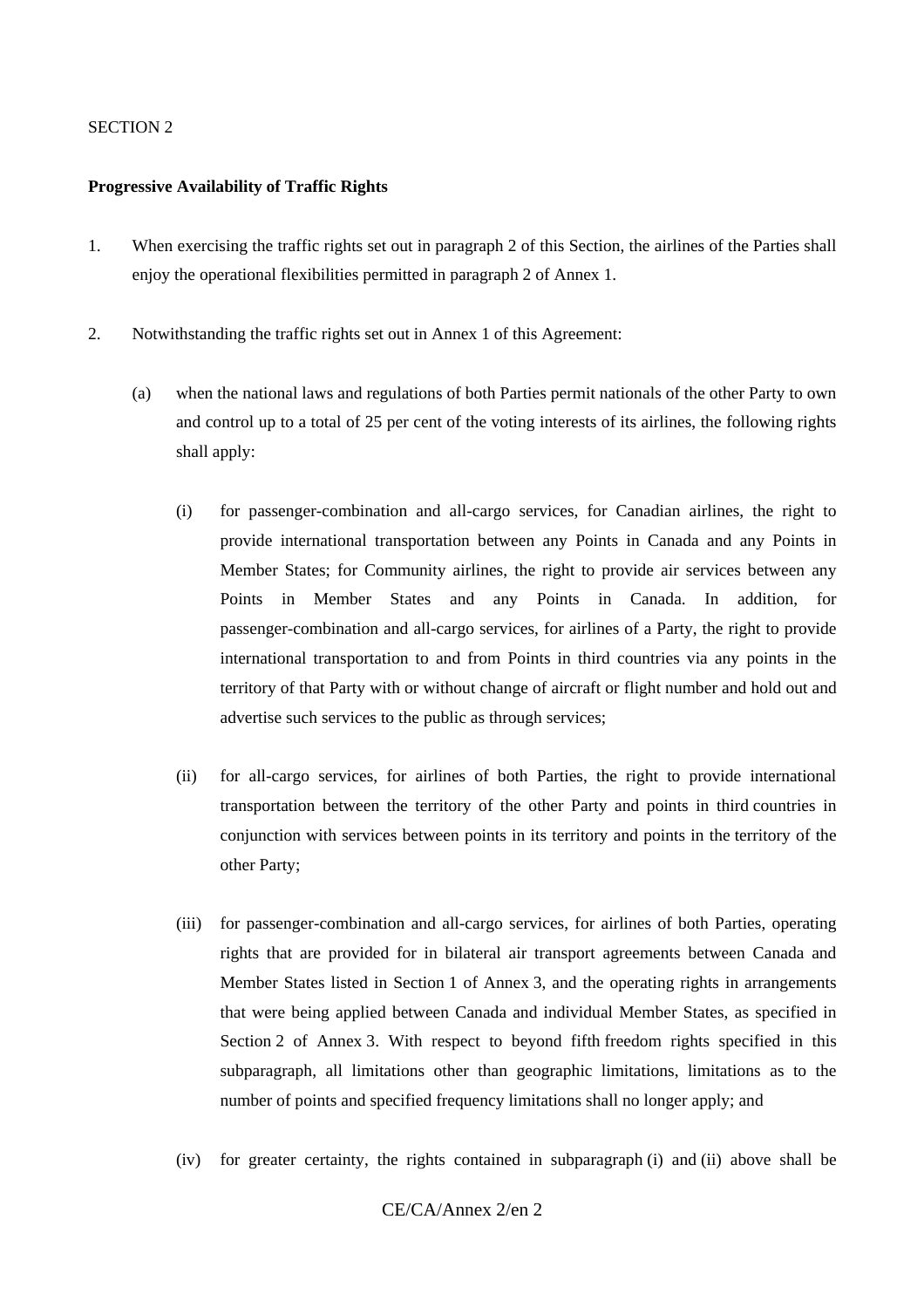available where no bilateral agreement or arrangement existed on the date of provisional application or entry into force of this Agreement, or where the rights in an agreement that were available immediately prior to provisional application or entry into force of this Agreement are not as liberal as the rights contained in subparagraph (i) and (ii) above;

- (b) when the national laws and regulations of both Parties permit nationals of the other Party to own and control up to a total of 49 per cent of the voting interests of its airlines, the following rights additional to subparagraph 2(a) shall apply:
	- (i) for passenger-combination services, for the airlines of both Parties, fifth freedom rights shall be available at any Intermediate Points, and for Canadian airlines, between any Points in Member States and any Points in other Member States, provided that in the case of Canadian airlines the service includes a Point in Canada, and in the case of Community airlines the service includes a Point in any Member State;
	- (ii) for passenger-combination services, for the airlines of Canada, fifth freedom rights shall be available between any Points in Member States and any Points in Morocco, Switzerland, the European Economic Area, and other members of the European Common Aviation Area; and,
	- (iii) for all-cargo services, for the airlines of a Party, the right to provide international transportation between Points in the territory of the other Party and points in third countries without a requirement to serve a Point in the territory of that Party;
- (c) when the national laws and regulations of both Parties permit the nationals of the other Party to establish an airline in its territory for domestic and international air services, and pursuant to paragraphs 5, 6(e) and 9 of Article 17 (Joint Committee) of this Agreement, the following rights additional to subparagraphs 2(a) and (b) shall apply:
	- (i) for passenger-combination services, for airlines of both Parties, fifth freedom rights shall be available to any Points Beyond without frequency limitations;
- (d) when the national laws and regulations of both Parties permit the full ownership and control of their airlines by nationals of the other Party and both Parties permit full application of Annex 1, pursuant to paragraphs 5, 6(e) and 9 of Article 17 (Joint Committee) of this Agreement and pursuant to a confirmation by the Parties through their respective procedures, the provisions of Annex 2 above shall no longer apply and Annex 1 shall take effect.

# CE/CA/Annex 2/en 3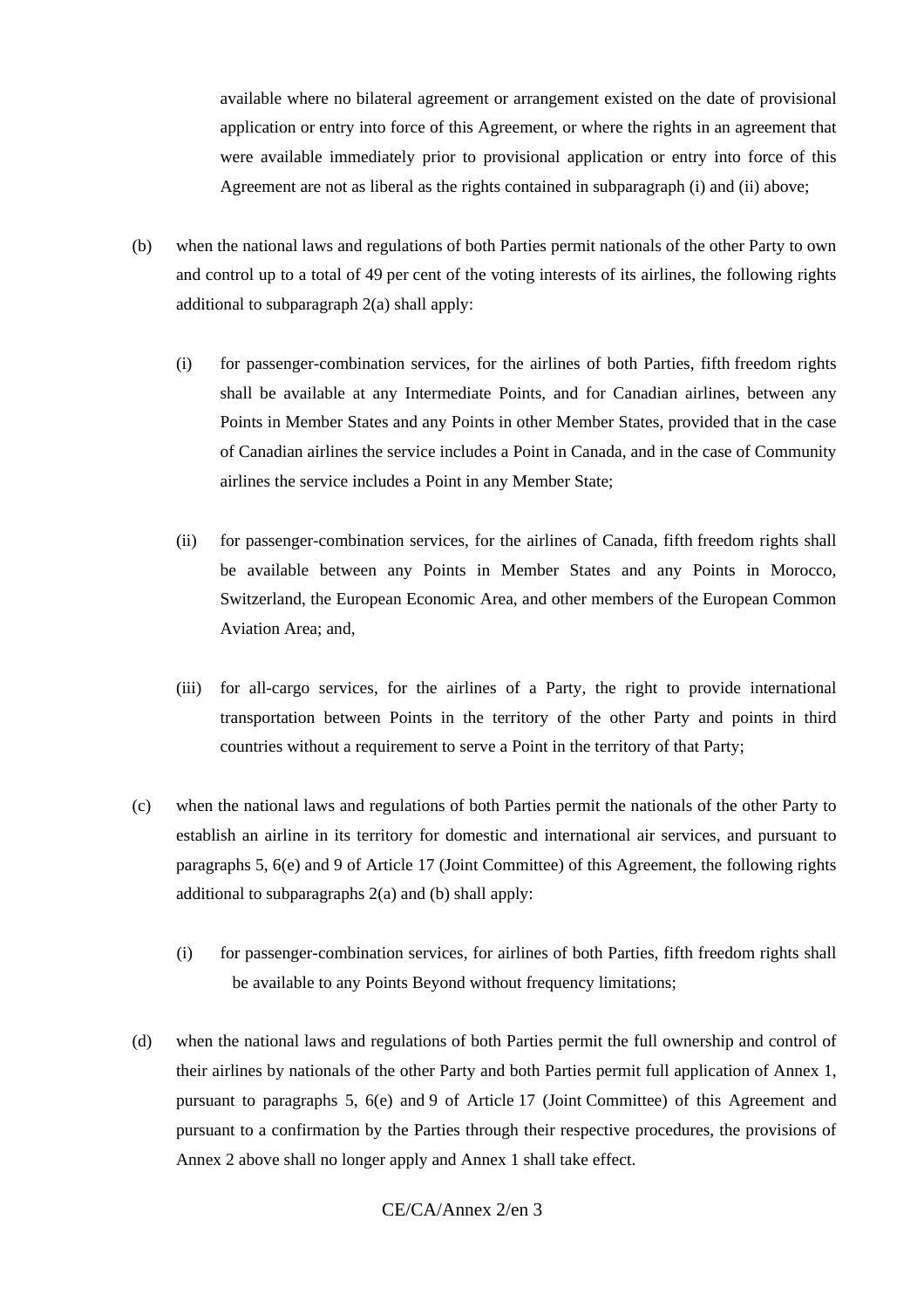# **BILATERAL AGREEMENTS BETWEEN CANADA AND THE MEMBER STATES OF THE EUROPEAN COMMUNITY**

### SECTION 1

As provided in Article 26 of this Agreement, the following bilateral agreements between Canada and the Member States shall be suspended or superseded by this Agreement:

- (a) **The Republic of Austria**: Agreement between the Government of Canada and the Austrian Federal Government on Air Transport, signed June 22, 1993;
- (b) **The Kingdom of Belgium**: Agreement between the Government of Canada and the Government of Belgium on Air Transport, signed May 13, 1986;
- (c) **The Czech Republic**: Agreement between the Government of Canada and the Government of the Czech Republic on Air Transport, signed March 13, 1996; Exchange of Notes amending the Agreement, signed April 28, 2004 and June 28, 2004;
- (d) **The Kingdom of Denmark**: Agreement between Canada and Denmark for Air Services between the Two Countries signed December 13, 1949; Exchange of Notes between Canada and Denmark relating to the Air Agreement signed between the two Countries at Ottawa, December 13, 1949, signed December 13, 1949; Exchange of Notes between Canada and Denmark modifying the Agreement of 1949 Concerning Air Services, signed May 16, 1958;
- (e) **The Republic of Finland**: Agreement between the Government of Canada and the Government of Finland for Air Services between and Beyond their Respective Territories, signed May 28, 1990. Exchange of Notes constituting an Agreement amending the Agreement between the Government of Canada and the Government of Finland for Air Services between and beyond their Respective Territories, done at Helsinki on May 28, 1990, signed September 1, 1999;
- (f) **The French Republic**: Air Transport Agreement between the Government of Canada and the Government of the French Republic, signed June 15, 1976 Exchange of Notes between the Government of Canada and the Government of the French Republic amending the Air Transport Agreement signed in Paris June 15, 1976, signed December 21, 1982;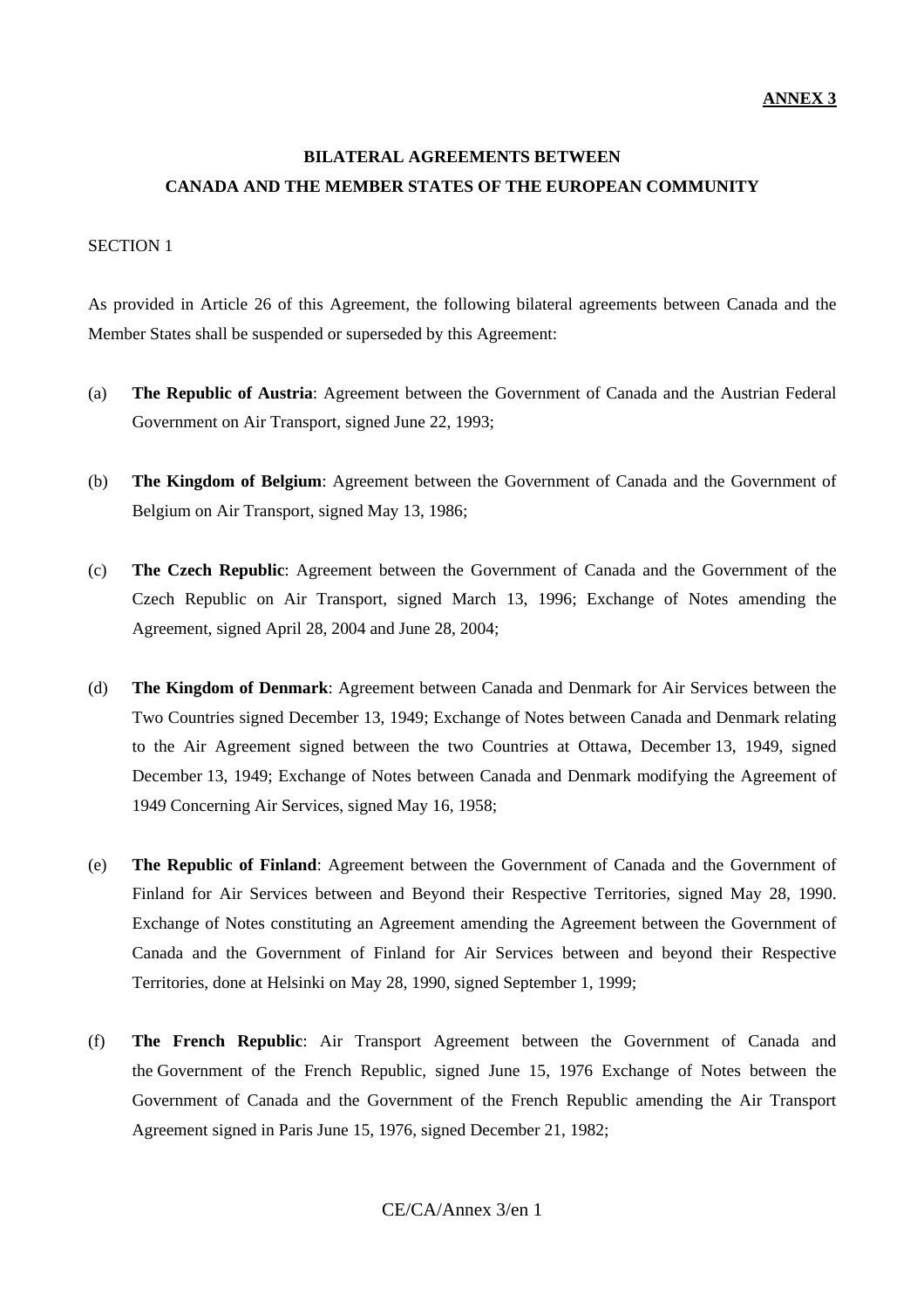- (g) **The Federal Republic of Germany**: Air Transport Agreement between the Government of Canada and the Government of the Federal Republic of Germany, signed March 26, 1973; Exchange of Notes between the Government of Canada and the Government of the Federal Republic of Germany amending the Air Transport Agreement signed at Ottawa on March 26, 1973, signed December 16, 1982 and January 20, 1983;
- (h) **The Hellenic Republic**: Agreement between the Government of Canada and the Government of the Hellenic Republic on Air Transport, signed August 20, 1984; Exchange of Notes constituting an Agreement between the Government of Canada and the Government of the Hellenic Republic amending the Agreement on Air Transport, done at Toronto on August 20, 1984, signed June 23, 1995 and July 19, 1995;
- (i) **The Republic of Hungary**: Agreement between the Government of Canada and the Government of the Republic of Hungary on Air Transport, signed December 7, 1998;
- (j) **Ireland**: Agreement between Canada and Ireland for Air Services between the two countries, signed August 8, 1947; Exchange of Notes (April 19 and May 31, 1948) between Canada and Ireland amending the Agreement for Air Services between the two countries, signed May 31, 1948; Exchange of Notes between Canada and Ireland constituting an Agreement amending the Annex to the Air Agreement of August 8, 1947, signed July 9, 1951. Exchange of Notes between Canada and Ireland modifying the Air Agreement of August 8, 1947 between the two countries, signed December 23, 1957;
- (k) **The Italian Republic**: Agreement between Canada and Italy for Air Services, signed February 2, 1960; Exchange of Notes between the Government of Canada and the Government of the Republic of Italy constituting an Agreement to Amend the Agreement for Air Services as specified in the Agreed Minute of April 28, 1972, signed August 28, 1972;
- (l) **The Kingdom of the Netherlands**: Agreement between the Government of Canada and the Government of the Kingdom of the Netherlands relating to Air Transport, signed June 2, 1989; Exchange of Notes between the Government of Canada and the Government of the Kingdom of the Netherlands constituting an Agreement relating to the Operation of Non-scheduled (charter) Flights, signed June 2, 1989;
- (m) **The Republic of Poland**: Air Transport Agreement between the Government of Canada and the Government of the Polish People's Republic, signed May 14, 1976; Exchange of Notes constituting an agreement between the Government of Canada and the Government of the Polish People's Republic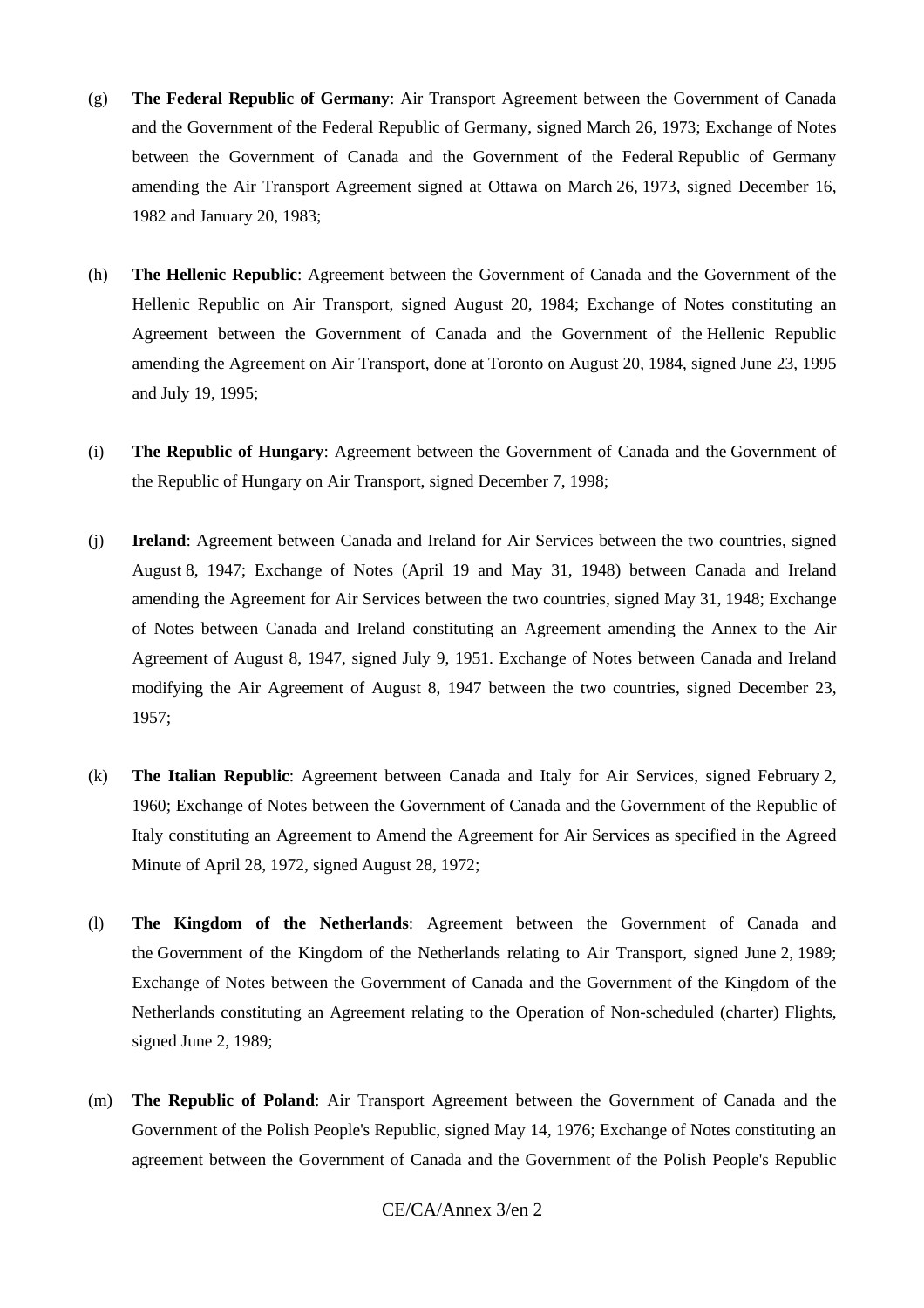relating to Articles IX, XI, XIII and XV of the Air Transport Agreement signed May 14, 1976, signed at the same date;

- (n) **The Portuguese Republic**: Agreement between the Government of Canada and the Government of Portugal for Air Services between Canadian and Portuguese Territories, signed April 25, 1947. Exchange of Notes between the Government of Canada and the Government of Portugal amending Paragraph 3 and 4 of the Annex to the Agreement for Air Services between the two countries signed at Lisbon April 25, 1947, signed April 24 and 30, 1957. Exchange of Notes between Canada and Portugal amending Paragraph 7 of the Annex to the Agreement for Air Services between the two countries, signed March 5 and 31, 1958;
- (o) **Romania**: Agreement between the Government of Canada and the Government of the Socialist Republic of Romania on Civil Air Transport, signed October 27, 1983;
- (p) **The Kingdom of Spain**: Agreement between the Government of Canada and the Government of Spain on Air Transport, signed September 15, 1988;
- (q) **The Kingdom of Sweden**: Agreement between Canada and Sweden for Air Services between Canadian and Swedish Territories, signed June 27, 1947; Exchange of Notes between Canada and Sweden supplementing the Agreement for Air Services between Canadian and Swedish Territories, signed June 27 and June 28, 1947. Exchange of Notes between Canada and Sweden modifying the Agreement of 1947 concerning air services, signed May 16, 1958; and,
- (r) **The United Kingdom of Great Britain and Northern Ireland**: Agreement between the Government of Canada and the Government of the United Kingdom of Great Britain and Northern Ireland Concerning Air Services, signed June 22, 1988.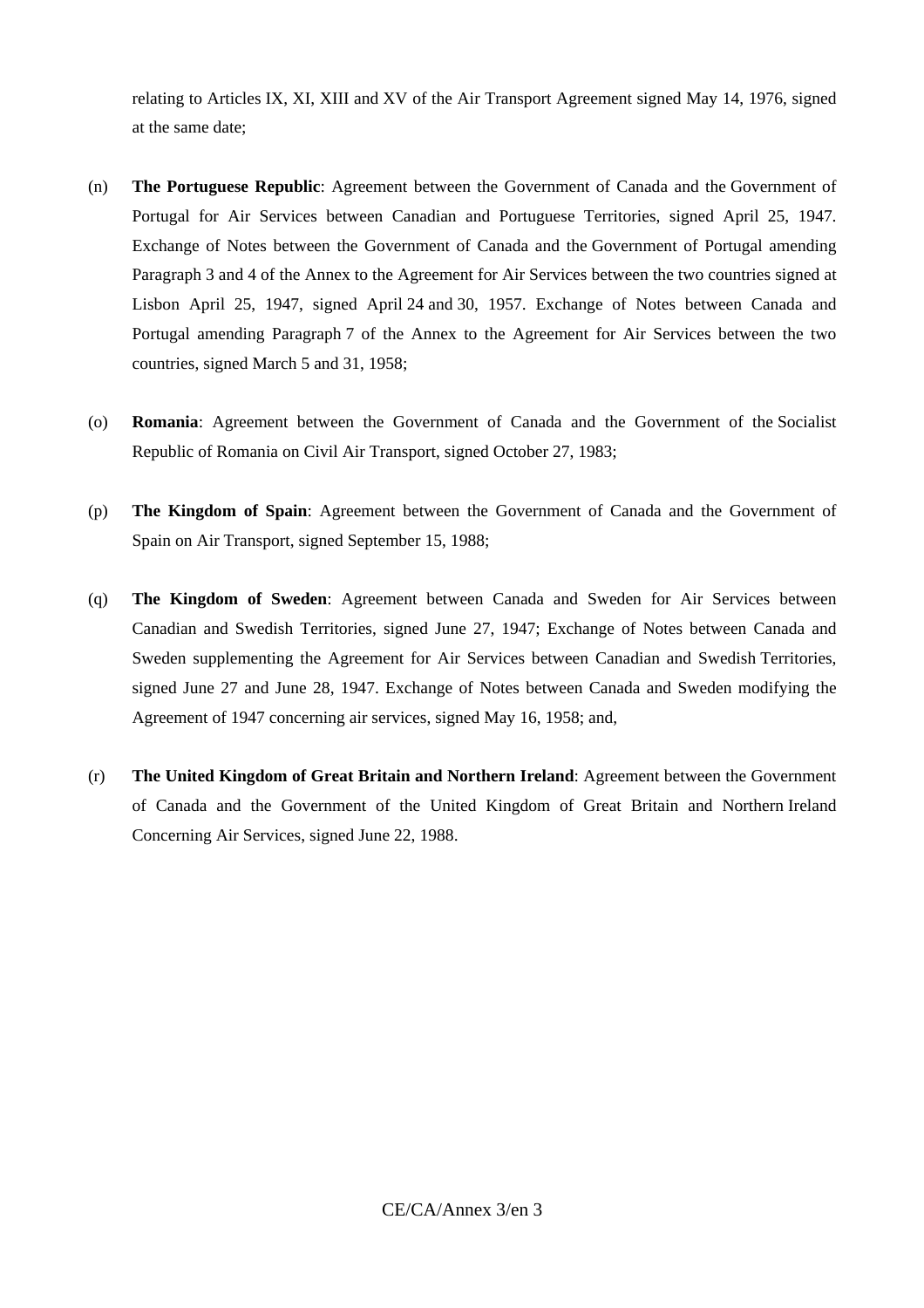### SECTION 2

For the purposes of Annex 2, Section 2, the following rights shall be available in accordance with subparagraph 2(a)(iii):

### **Part 1 for the Airlines of Canada**

In conjunction with the operation of passenger-combination services between Canada and individual Member States, and in the operation of all-cargo services, airlines of Canada shall enjoy the following rights:

| <b>Member State</b> | <b>Traffic Rights</b>                                                                                                                                                                                                                                                                                                                                                              |
|---------------------|------------------------------------------------------------------------------------------------------------------------------------------------------------------------------------------------------------------------------------------------------------------------------------------------------------------------------------------------------------------------------------|
| Bulgaria            | Fifth freedom rights shall be available at two points to be named which may<br>be served intermediate to and/or beyond Sofia.                                                                                                                                                                                                                                                      |
| Czech Republic      | Fifth freedom rights shall be available at up to four points of Canada's<br>choice, intermediate to or beyond Prague and one additional point in the<br>Czech Republic.                                                                                                                                                                                                            |
| Denmark             | Fifth freedom rights shall be available between Copenhagen and:<br>Amsterdam and Helsinki; or<br>(a)<br>Amsterdam and Moscow.<br>(b)<br>Amsterdam may be served as an intermediate point or as a point beyond.<br>Helsinki and Moscow are to be served as points beyond.                                                                                                           |
| Germany             | Fifth freedom traffic rights may be exercised between intermediate points in<br>Europe and points in Federal Republic of Germany and between points in the<br>Federal Republic of Germany and points beyond.                                                                                                                                                                       |
| Greece              | Fifth freedom rights shall be available at points intermediate to and/or<br>beyond Athens and two additional points in Greece, excluding points in<br>Turkey and Israel. The total number of intermediate points and points<br>beyond that may be served at any one time with fifth freedom rights shall not<br>exceed five of which no more than four may be intermediate points. |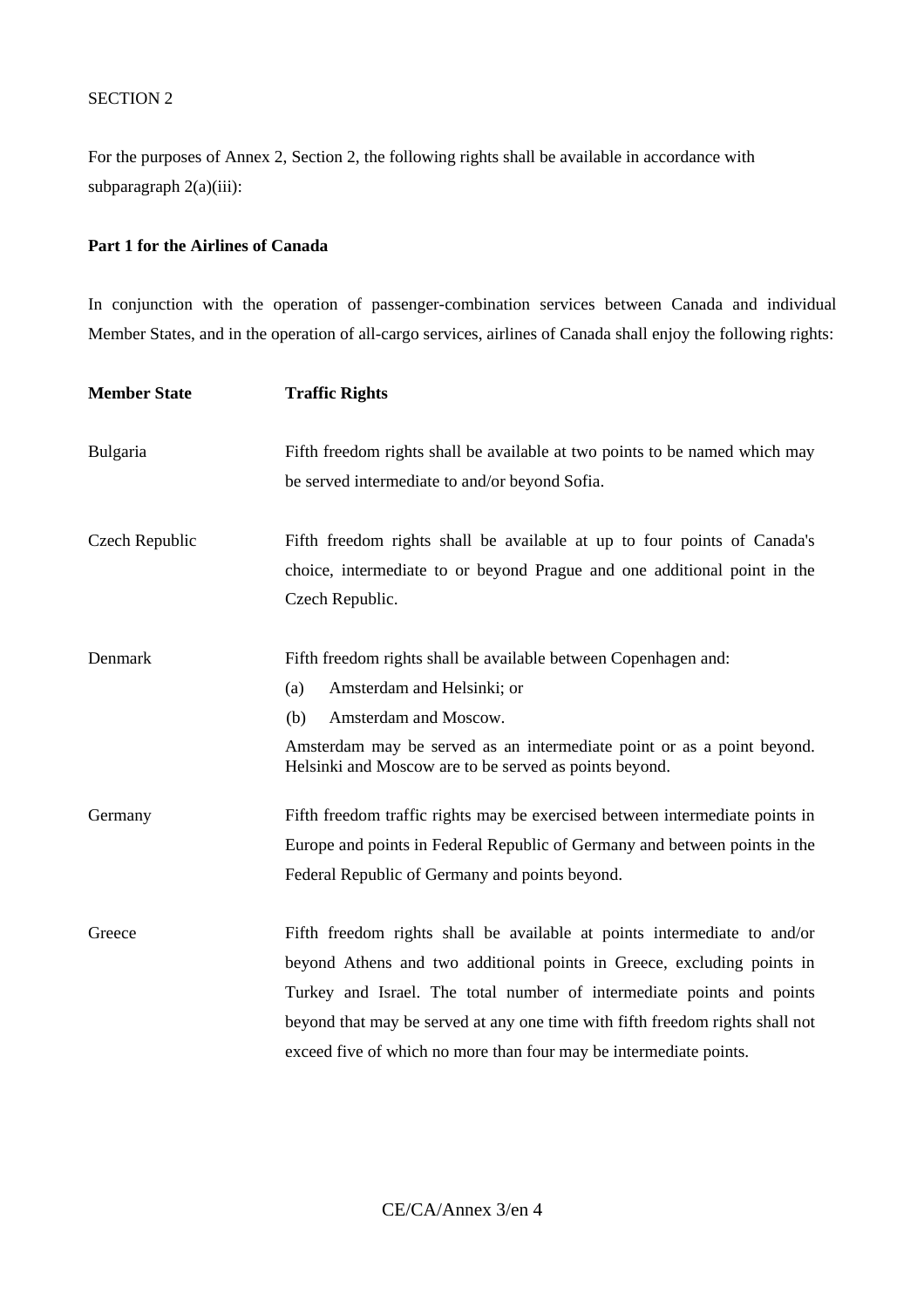## **Member State Traffic Rights**

- Ireland Fifth freedom rights shall be available between points in Ireland and intermediate points, and between points in Ireland and points beyond Ireland. For all-cargo services, the right shall be available to provide international transportation between points in Ireland and points in third countries without a requirement to serve a point in Canada.
- Italy Fifth freedom traffic rights shall be available between two intermediate points in Europe and Rome and/or Milan. Intermediate points with fifth freedom rights may also be served as points beyond.
- Poland Fifth freedom rights shall be available between Warsaw and two intermediate points in Europe to be selected by Canada from the following: Brussels, Copenhagen, Prague, Shannon, Stockholm, Vienna, Zurich.
- Portugal Fifth freedom traffic rights shall be available between points in Portugal and intermediate points, and between points in Portugal and points beyond Portugal.

Spain Intermediate and beyond fifth freedom rights shall be available:

- (a) Between Madrid and three additional points in Spain, and points in Europe, (except for Munich, Denmark, Sweden, Norway, Italy and the Republics of the former USSR); and
- (b) Between Madrid and one other point in Spain and points in Africa and the Middle East, as defined by ICAO in Document 9060-AT/723. Not more than four fifth freedom rights shall be exercised at any one time.

Sweden Fifth freedom rights shall be available between Stockholm and: (a) Amsterdam and Helsinki; or

- 
- (b) Amsterdam and Moscow.

Amsterdam may be served as an intermediate point or as a point beyond. Helsinki and Moscow are to be served as points beyond.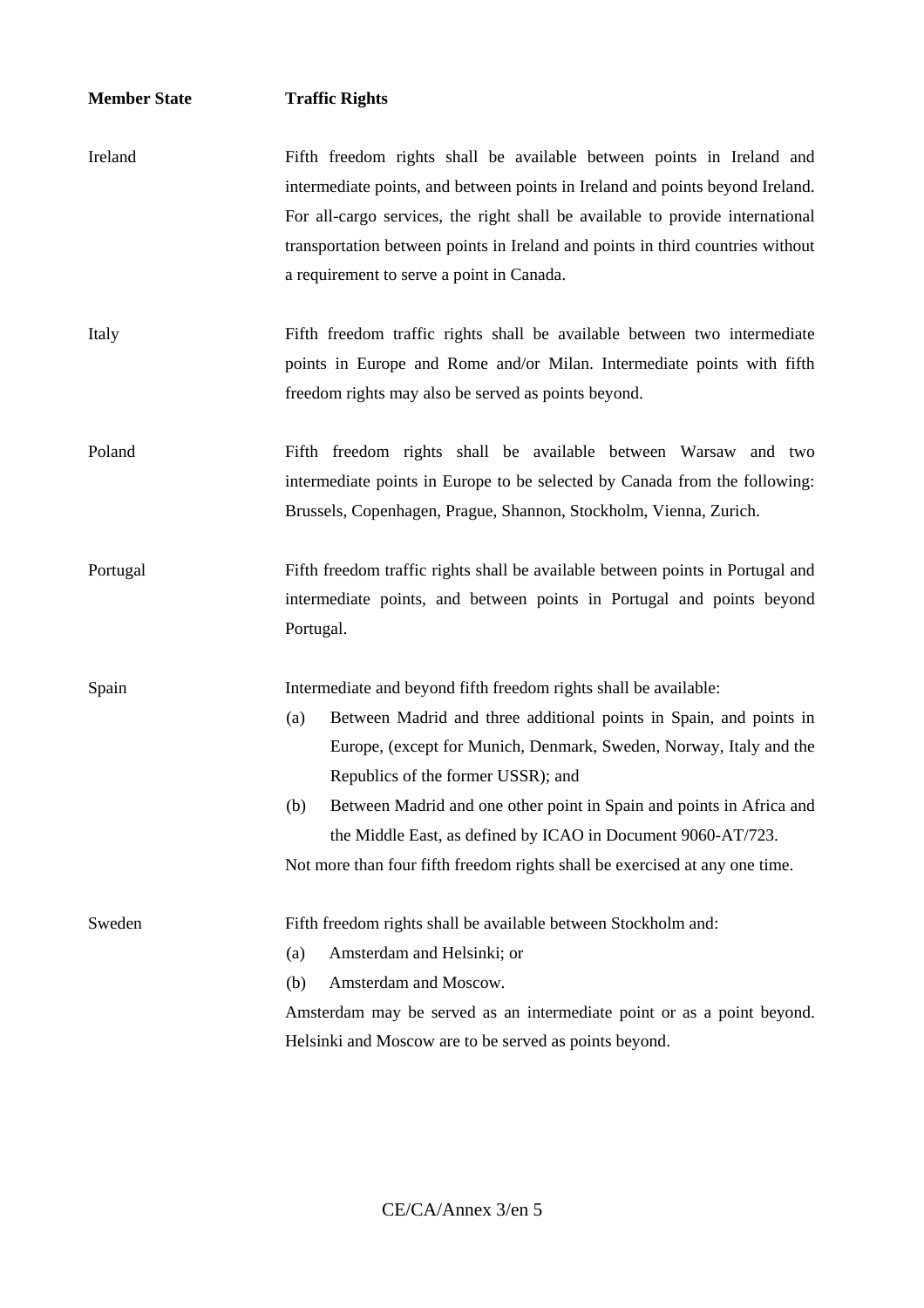### **Member State Traffic Rights**

United Kingdom Fifth freedom rights shall be available between points in the United Kingdom and intermediate points, and between points in the United Kingdom and points beyond. For all-cargo services, the right shall be available to provide international transportation between points in the United Kingdom and points in third countries without a requirement to serve a point in Canada.

### **Part 2 for the Airlines of the European Community**

In conjunction with the operation of passenger-combination services between individual Member States and Canada, and in the operation of all-cargo services, Community airlines shall enjoy the following rights:

| <b>Member State</b> | <b>Traffic Rights</b>                                                       |
|---------------------|-----------------------------------------------------------------------------|
| Belgium             | Fifth freedom traffic rights between Montreal and two points beyond in the  |
|                     | United States of America located east of and including Chicago and north of |
|                     | and including Washington D.C.                                               |
| <b>Bulgaria</b>     | Fifth freedom rights may be exercised at one beyond point in the United     |
|                     | States of America east of and excluding Chicago and north of and including  |
|                     | Washington, D.C. No fifth freedom rights shall be available if Montreal and |
|                     | Ottawa are co-terminalled. No fifth freedom rights shall be available at    |
|                     | intermediate points.                                                        |
| Czech Republic      | Fifth freedom rights shall be available between Montreal and two beyond     |
|                     | points in the United States of America, north of and including Washington,  |
|                     | D.C. and east of and including Chicago.                                     |
| Denmark             | Fifth freedom rights shall be available between Montreal and Chicago and    |
|                     | between Montreal and Seattle. Chicago may be served as an intermediate      |
|                     | point or as a point beyond. Seattle may only be served as a point beyond.   |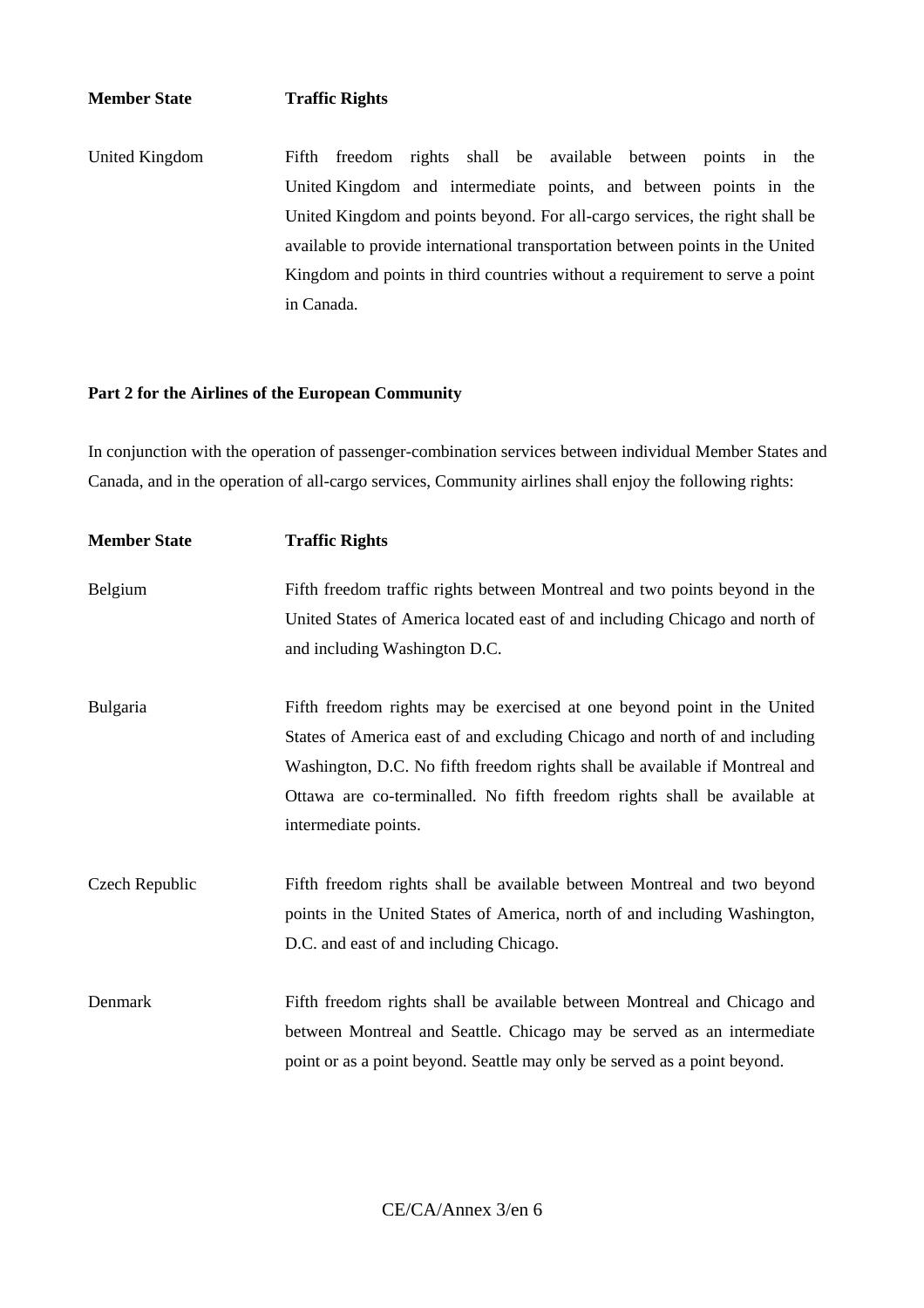| <b>Member State</b> | <b>Traffic Rights</b>                                                                                                                                                                                                                                                                                                                                                            |
|---------------------|----------------------------------------------------------------------------------------------------------------------------------------------------------------------------------------------------------------------------------------------------------------------------------------------------------------------------------------------------------------------------------|
| Germany             | Fifth freedom traffic rights shall only be available between Montreal and one<br>beyond point in Florida. As an alternative, fifth freedom traffic rights shall<br>be available between Montreal and two beyond points in the Continental<br>United States of America excluding points in the states of California,<br>Colorado, Florida, Georgia, Oregon, Texas and Washington. |
| Greece              | Fifth freedom traffic rights shall be available between Montreal and Boston<br>or between Montreal and Chicago or beyond Toronto to one point to be<br>named by the Hellenic Republic in the United States of America, with the<br>exception of points in California, Texas and Florida.                                                                                         |
| Ireland             | Fifth freedom rights shall be available between points in Canada and<br>intermediate points, and between points in Canada and points beyond<br>Canada. For all-cargo services, the right shall be available to provide<br>international transportation between points in Canada and points in third<br>countries without a requirement to serve a point in Ireland.              |
| Italy               | Fifth freedom traffic rights shall be available between two intermediate<br>points in the northeast United States of America (north of and including<br>Washington; east of and including Chicago) and Montreal and/or Toronto.<br>Intermediate points with fifth freedom rights may also be served as points<br>beyond.                                                         |
| Poland              | Fifth freedom rights shall be available between Montreal and New York as<br>an intermediate or beyond point.                                                                                                                                                                                                                                                                     |
| Portugal            | Fifth freedom traffic rights shall be available between points in Canada and<br>intermediate points, and between points in Canada and points beyond.                                                                                                                                                                                                                             |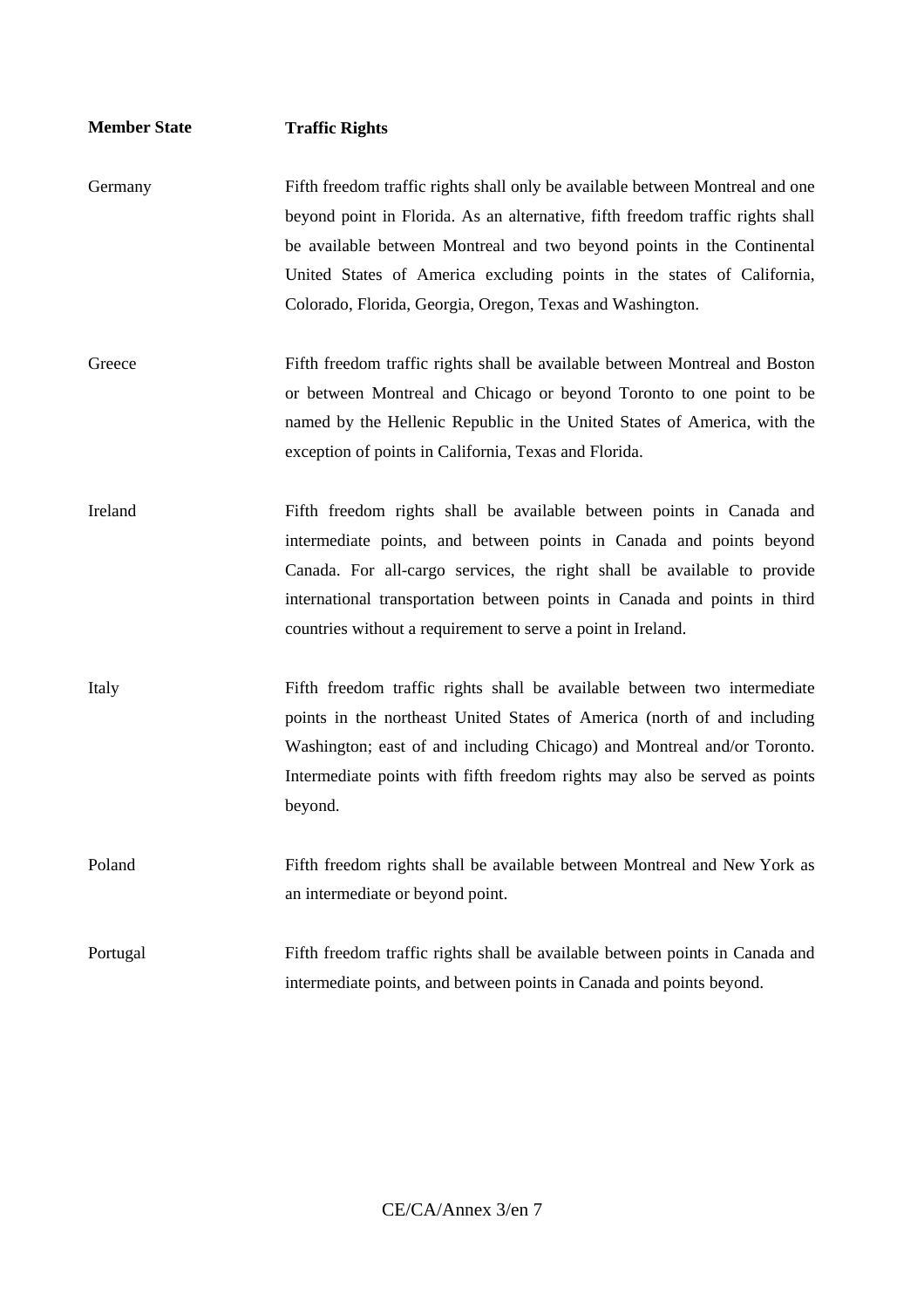| <b>Member State</b> | <b>Traffic Rights</b>                                                                                                                                                                                                           |
|---------------------|---------------------------------------------------------------------------------------------------------------------------------------------------------------------------------------------------------------------------------|
| Spain               | Intermediate and beyond fifth freedom rights shall be available:                                                                                                                                                                |
|                     | Between Montreal and three additional points in Canada, and Chicago,<br>(a)<br>Boston, Philadelphia, Baltimore, Atlanta, Dallas/Ft. Worth and<br>Houston; and                                                                   |
|                     | (b)<br>Between Montreal and Mexico City.                                                                                                                                                                                        |
|                     | Not more than four fifth freedom rights shall be exercised at any one time.                                                                                                                                                     |
| Sweden              | Fifth freedom rights shall be available between Montreal and Chicago and<br>between Montreal and Seattle. Chicago may be served as an intermediate<br>point or as a point beyond. Seattle may only be served as a point beyond. |
| United Kingdom      | Fifth freedom rights shall be available between points in Canada and<br>intermediate points and between points in Canada and points beyond<br>Canada. For all-cargo services, the right shall be available to provide           |
|                     | international transportation between points in Canada and points in third                                                                                                                                                       |
|                     | countries without a requirement to serve a point in the United Kingdom.                                                                                                                                                         |